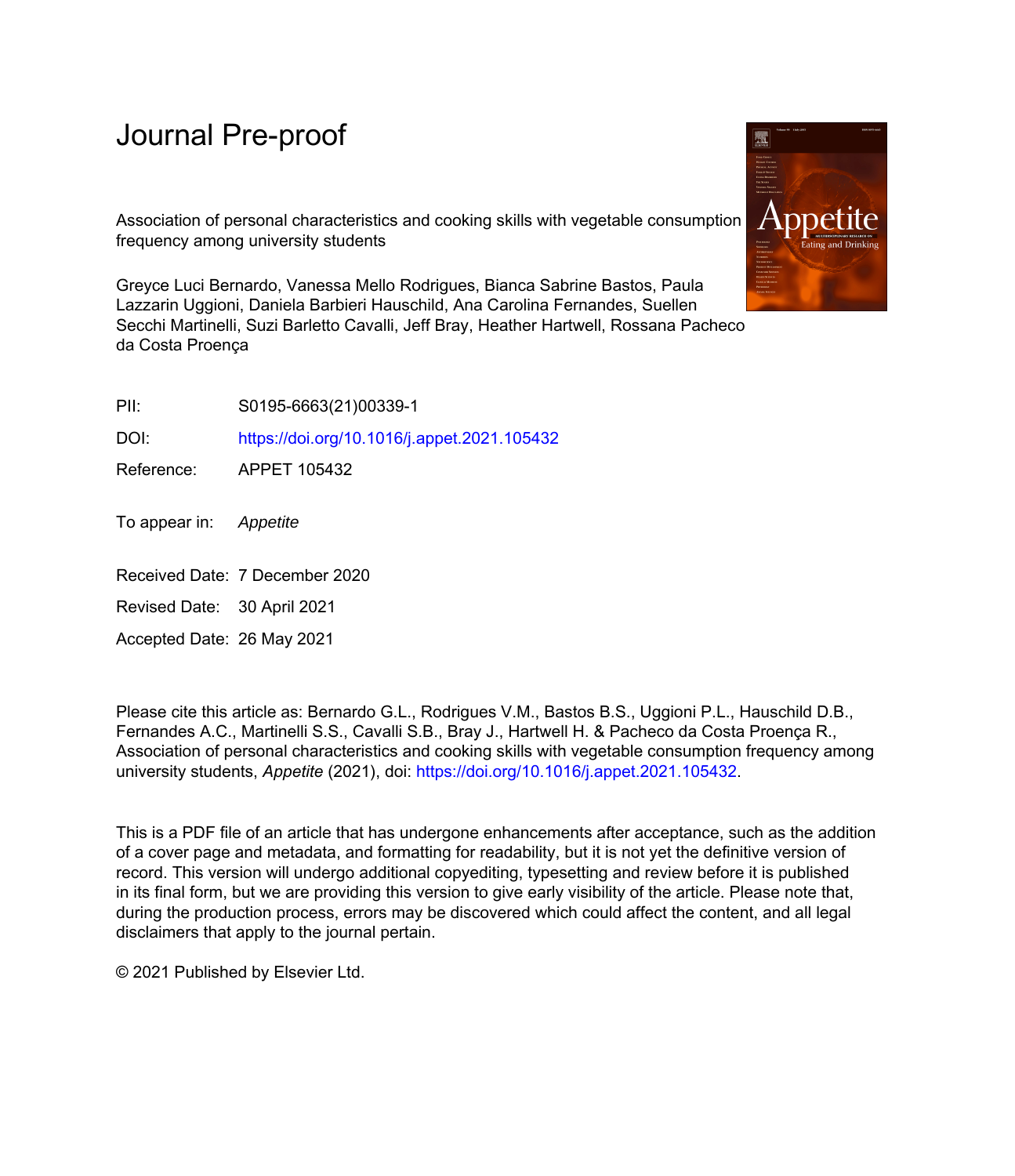## 1 *Appetite*

| $\overline{2}$   | Association of personal characteristics and cooking skills with vegetable consumption                                                           |
|------------------|-------------------------------------------------------------------------------------------------------------------------------------------------|
| 3                | frequency among university students                                                                                                             |
| $\overline{4}$   |                                                                                                                                                 |
| 5                | Greyce Luci Bernardo <sup>a</sup> , Vanessa Mello Rodrigues <sup>a,*</sup> , Bianca Sabrine Bastos <sup>a</sup> , Paula Lazzarin                |
| 6                | Uggioni <sup>a</sup> , Daniela Barbieri Hauschild <sup>b</sup> , Ana Carolina Fernandes <sup>a</sup> , Suellen Secchi Martinelli <sup>a</sup> , |
| $\overline{7}$   | Suzi Barletto Cavalli <sup>a</sup> , Jeff Bray <sup>c</sup> , Heather Hartwell <sup>c</sup> , Rossana Pacheco da Costa Proença <sup>a</sup>     |
| 8                |                                                                                                                                                 |
| $\boldsymbol{9}$ | <sup>a</sup> Nutrition in Foodservice Research Centre (NUPPRE, Núcleo de Pesquisa de Nutrição em                                                |
| 10               | Produção de Refeições), Postgraduate Programme in Nutrition, Department of Nutrition,                                                           |
| 11               | Federal University of Santa Catarina, Campus Universitário João Davi Ferreira Lima,                                                             |
| 12               | Trindade, Florianópolis, Santa Catarina 88040-900, Brazil                                                                                       |
| 13               | <sup>b</sup> Department of Nutrition, Federal University of Santa Catarina, Campus Universitário João                                           |
| 14               | Davi Ferreira Lima, Trindade, Florianópolis, Santa Catarina 88040-900, Brazil                                                                   |
| 15               | The Foodservice and Applied Nutrition Research Group, Faculty of Management,<br>$\mathbf{c}$                                                    |
| 16               | Bournemouth University, Dorset House D241, Talbot Campus, Fern Barrow, Poole, BH12                                                              |
| 17               | 5BB, United Kingdom                                                                                                                             |
| 18               | *Corresponding author.                                                                                                                          |
| 19               | <i>E-mail address:</i> v.mellorodrigues@yahoo.com.br (V.M. Rodrigues)                                                                           |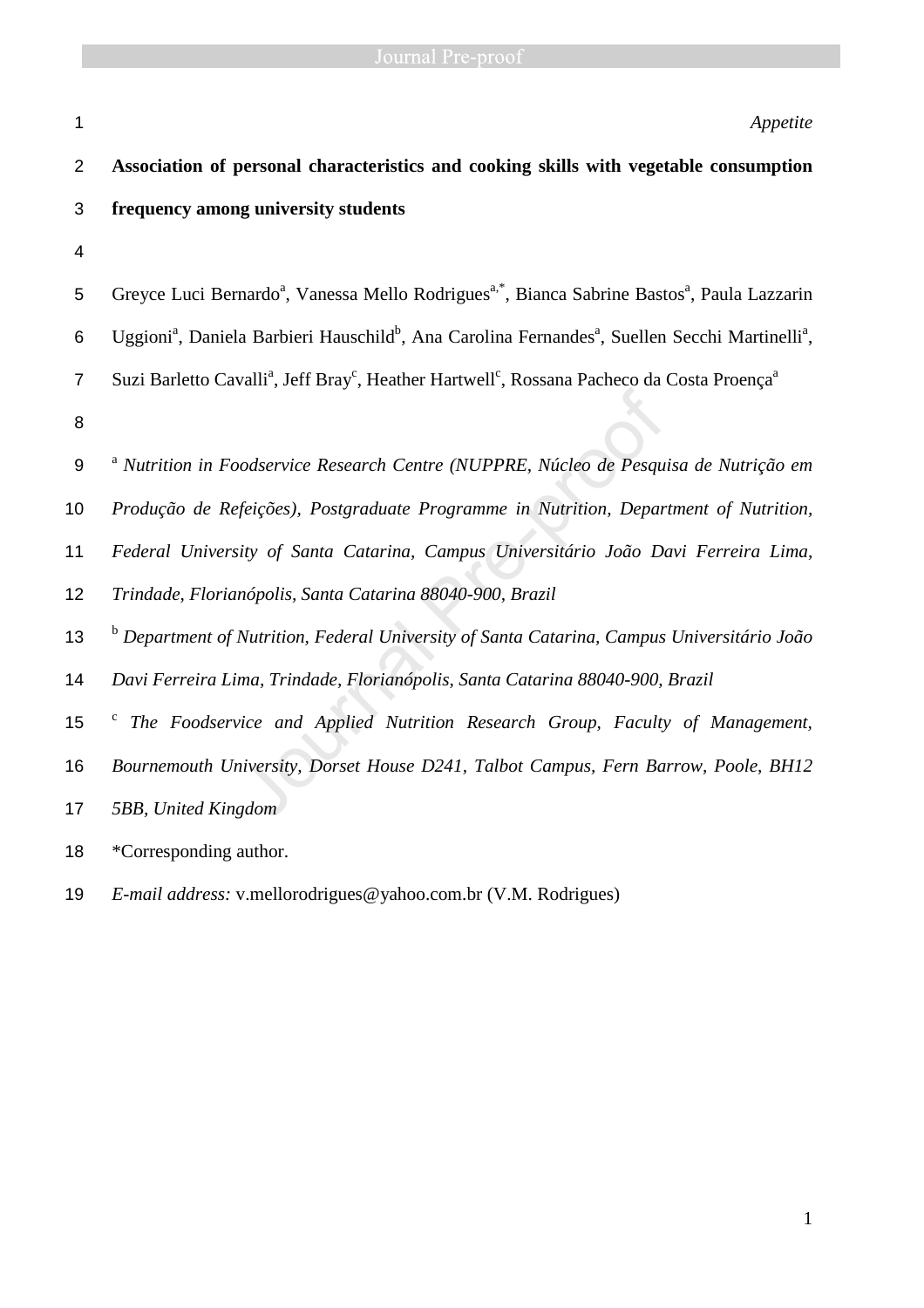# **Association of personal characteristics and cooking skills with vegetable consumption frequency among university students**

### **1. Introduction**

Transitioning to adulthood and university can lead to life changes, including increased autonomy in decision-making and responsibility over one's own food choices (Stok et al., 2018). At this important stage of life, many university students establish unhealthy eating behaviours that may have long-term implications (Deforche et al., 2015; Sprake et al., 2018; Beaudry et al., 2019). Studies have shown that university students have high consumption of fast food, snacks, sweets, soft drinks, and alcoholic beverages, as well as a low intake of fish, grains, fruits, and vegetables (Bernardo et al., 2017b). Students reported the following factors as barriers to healthy eating: convenience of packaged and fast foods; low availability, limited access to, and high costs of healthy foods; and lack of time, space, utensils, motivation, and skills for cooking at home (Kabir, Miah, & Islam, 2018; Hilger-Kolb & Diehl, 2019). Home meal preparation is associated with higher diet quality resulting from a high fruit, vegetable, and whole grain intake; low sugar intake; high breakfast and lunch consumption frequency; and low fast-food consumption (Laska et al., 2012; Hartmann et al., 2013; Mills et al., 2017; Hagmann, Siegrist, & Hartmann, 2020). mportant stage of life, many university students establism<br>may have long-term implications (Deforche et al., 2015; 3019). Studies have shown that university students have hi<br>s, sweets, soft drinks, and alcoholic beverages,

The World Health Organization (WHO) recommends a daily fruit and vegetable consumption of 400 g or five servings (WHO, 2003). In Brazil, population data showed that 22 individuals aged 18 to 24 years ( $n = 7237$ ) have the lowest fruit and vegetable consumption among all age groups, with only 19% consuming five or more daily fruit and vegetable servings (Brazil, 2020). Fruits and vegetables are important sources of vitamins, minerals, fibre, and bioactive compounds but differ in nutritional composition, cultural use patterns,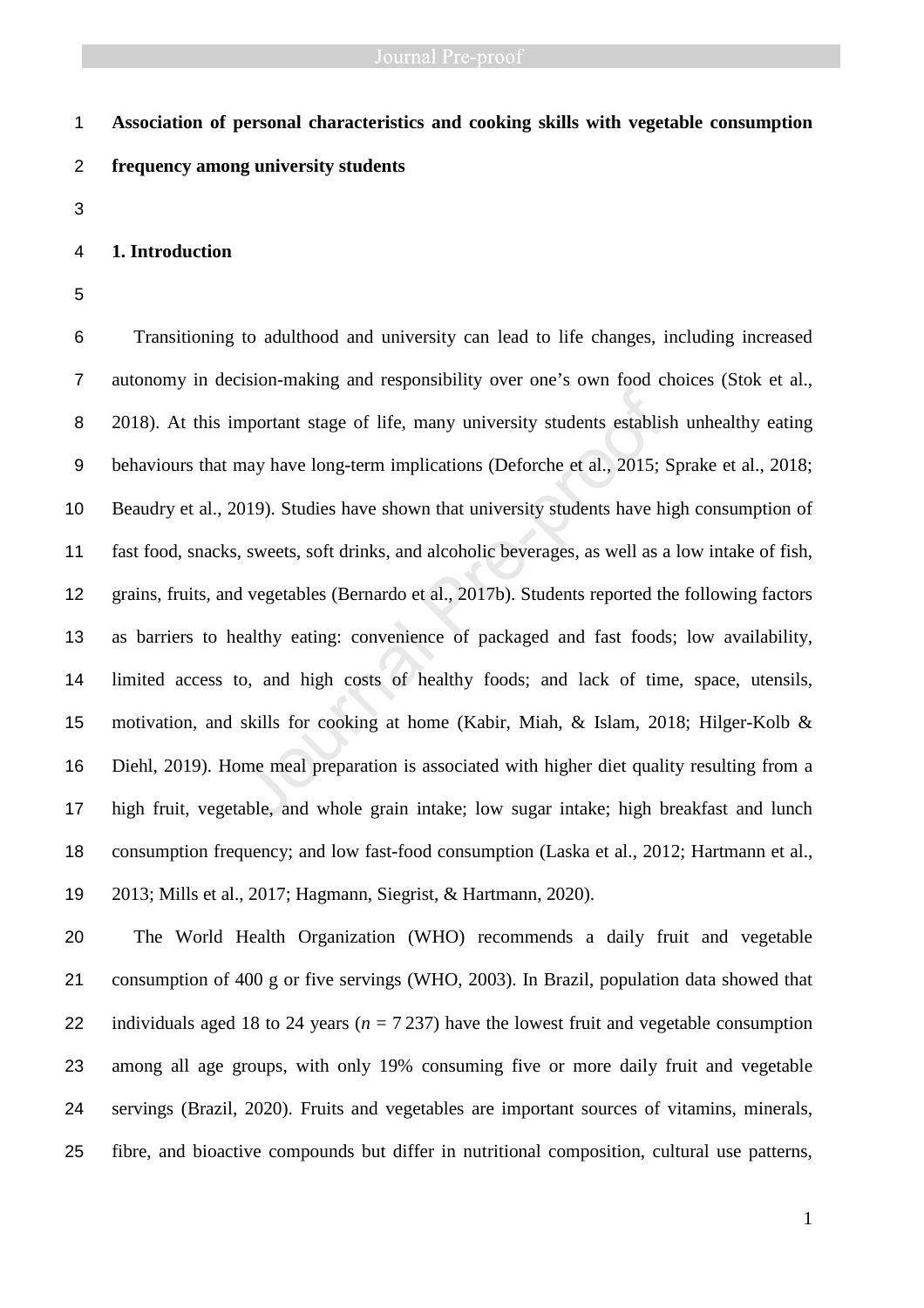# Journal Pre-proof

and health impacts (Slavin & Lloyd, 2012). Few studies have investigated vegetable consumption separate from fruit consumption (Appleton et al., 2016). Existing data have shown a trend towards a greater intake of fruits stemming from their convenience and sweet taste (Trudeau et al., 1998; Nicklas et al., 2013). Some obstacles to vegetable consumption include the time required for purchase and preparation, lower sensory appeal, perishability, and high cost compared with fruits (de Leon, Jahns, & Casperson, 2020).

A review study conducted by Rodrigues et al. (2019) examined 71 articles about vegetable consumption by university students and found that only three studies (conducted in Italy, Japan, and Germany) focused exclusively on vegetables. The sociodemographic, health, and personal characteristics associated with increased vegetable consumption were found to be female sex, living with parents, high socioeconomic status, low body mass index (BMI), normal blood pressure, final years of undergraduate study, high level of physical activity, high knowledge of nutrition, high importance given to a healthy diet, regular self-care, breakfast consumption, low alcohol consumption, and low energy diet. In addition, the study revealed that Brazilian students had the lowest frequencies of vegetable consumption among all study populations analysed (Rodrigues et al., 2019). university students and found that only three studies (<br>unany) focused exclusively on vegetables. The sociodemog<br>eristics associated with increased vegetable consumption<br>ng with parents, high socioeconomic status, low body

Given the few international studies and lack of Brazilian studies exclusively on vegetable consumption by university students, this paper sought to investigate vegetable consumption frequency among university students in the metropolitan area of a Brazilian capital and analyse its association with personal and sociodemographic characteristics and cooking skills.

- 
- **2. Methods**

*2.1. Population and study site*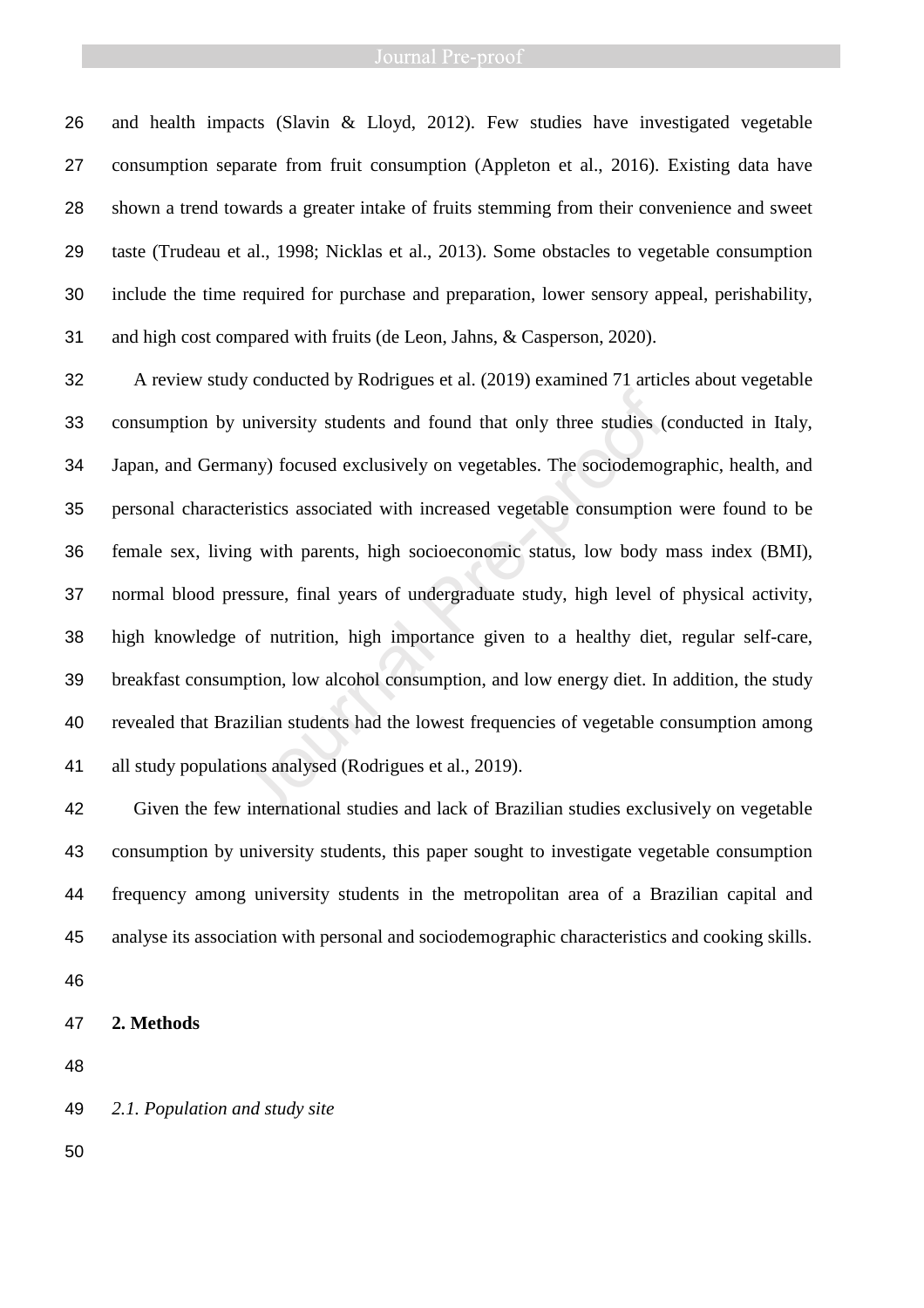### Journal Pre-proof

The target population included undergraduate students enrolled in universities in the metropolitan area of a capital city in Brazil. Inclusion criteria were age 16 years and older, enrolment in an undergraduate course at the time of data collection, and willingness to participate in the study indicated by signing an informed consent form.

Recruitment lasted two months. Participants were recruited from classrooms and at the entrance of university restaurants through flyers containing a QR code, via e-mail and social media, and through links posted on university and research group websites. Participants were selected from 10 universities, 8 private and 2 public, by convenience sampling and all the responders were included in the study.

*2.2. Sample size calculation* 

For sample size calculation, we considered the total number of university students in the 64 study region  $(N = 36 888)$ . Assuming an expected daily vegetable consumption frequency of 50%, a random error of 5%, a sample design effect of 1.0, and a participant loss of 10%, we calculated that a minimum sample size of 420 individuals should be sought. Final collected 67 sample was  $n = 525$ . Calculation was performed using Open Epi version 3.01<sup>1</sup>. Journal Pre-<br>
Journal Pre-<br>
Dimensions a included in the study.<br>
Calculation<br>
calculation<br>
ze calculation, we considered the total number of univer<br>  $= 36,888$ . Assuming an expected daily vegetable consum<br>
error of 5%, a

### *2.3. Data collection*

 $\overline{a}$ 

Data were collected through an online questionnaire created using Google Forms. This study analysed three sections of the questionnaire: (i) personal characteristics, (ii) cooking skills and healthy eating habits (Jomori et al., 2017), and (iii) vegetable consumption frequency. The first section of the questionnaire requested information on sex, age, parental

<sup>&</sup>lt;sup>1</sup> Available at https://www.openepi.com/Menu/OE\_Menu.htm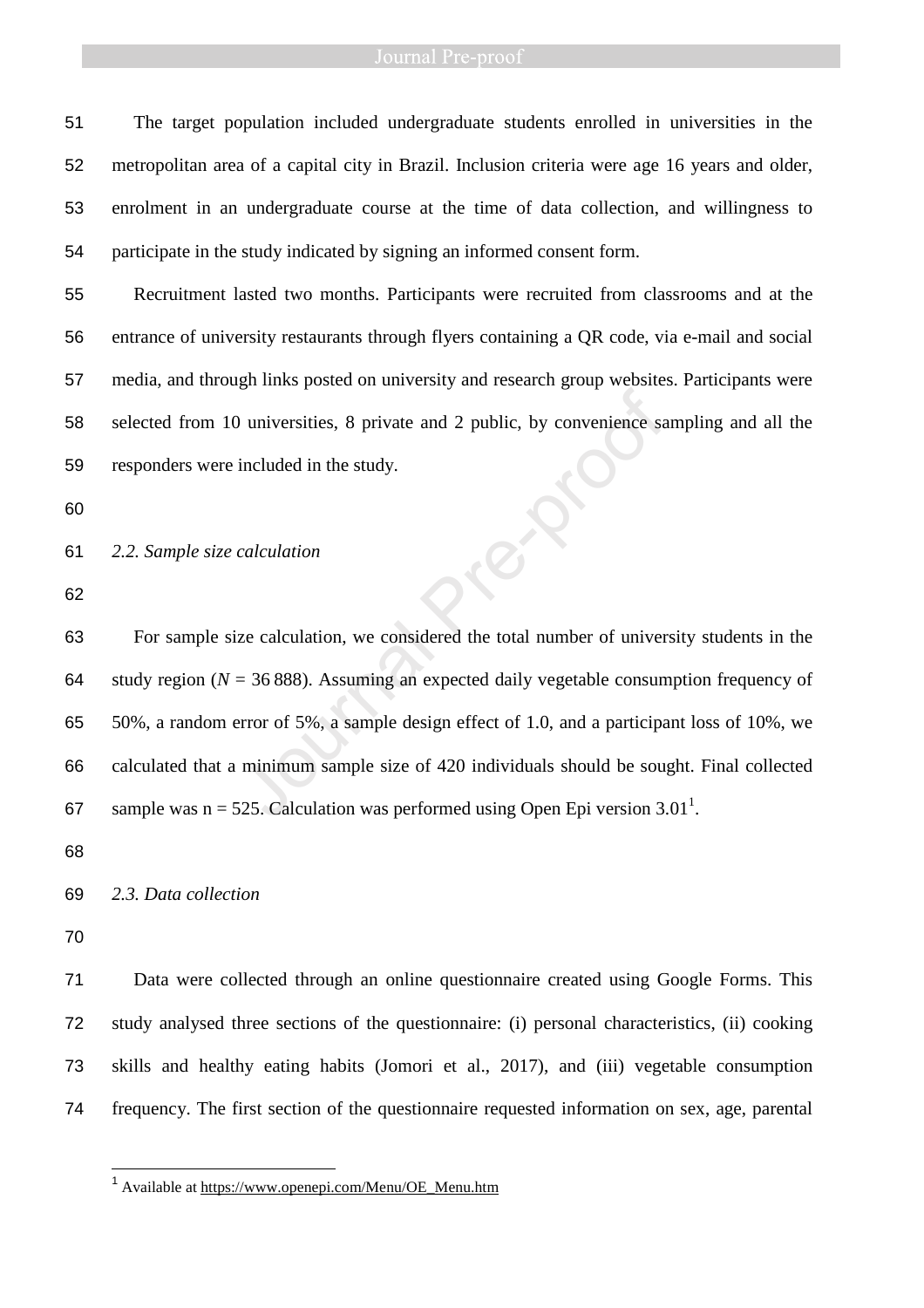education, self-reported weight and height (for BMI calculation), undergraduate course, and living arrangement. Participants were also asked to inform the amount of time they had available for cooking, whether they knew how to cook, with whom they had learned how to cook, and where they had their main daily meals.

Cooking skills were assessed by using an instrument developed by Jomori et al. (2017). On the basis of a review study, Jomori et al. (2018) conceptualised cooking skills as confidence in applying individual knowledge to perform cooking tasks that range from menu planning and food purchase to meal preparation. Therefore, cooking skills encompass and reflect behaviours related to healthy eating. The instrument contains eight dimensions composed of different indicators, as described in Table 1. od purchase to meal preparation. Therefore, cooking skint<br>
Interaction and the instrument contains<br>
Ferent indicators, as described in Table 1.<br>
indicators of the instrument used for assessing cooking<br>
in university studen

85

### 86 **Table 1**

87 Dimensions and indicators of the instrument used for assessing cooking skills and healthy

| <b>Dimension</b>                                                         | <b>Description</b>                                                                                                             | <b>Indicators</b>                                                                                            | <b>Example</b>                                                                                   |
|--------------------------------------------------------------------------|--------------------------------------------------------------------------------------------------------------------------------|--------------------------------------------------------------------------------------------------------------|--------------------------------------------------------------------------------------------------|
| Availability and<br>accessibility of<br>fruits and<br>vegetables at home | Fruits and vegetables<br>available for home<br>preparation and<br>consumption over the<br>previous week                        | Eight questions<br>worth<br>1 point for each 'yes'<br>response and 0 points<br>for each 'no'<br>response     | - Did you have raw<br>or cooked vegetables<br>in your home last<br>week?                         |
| Cooking attitudes                                                        | Level of agreement<br>with statements about<br>time availability,<br>accessibility, and<br>engagement in cooking<br>activities | Seven items rated on<br>a 5-point Likert scale<br>ranging from<br>'strongly disagree' to<br>'strongly agree' | - I do not like to cook<br>because it takes too<br>much time.<br>- I like trying new<br>recipes. |
| Cooking behaviour<br>at home                                             | Frequency of meal<br>preparation at home                                                                                       | Six items rated on a<br>5-point Likert scale<br>ranging from 'never'<br>to 'every day'                       | - Prepare meals from<br>basic ingredients<br>(such as whole fresh<br>produce, raw                |

88 eating practices in university students.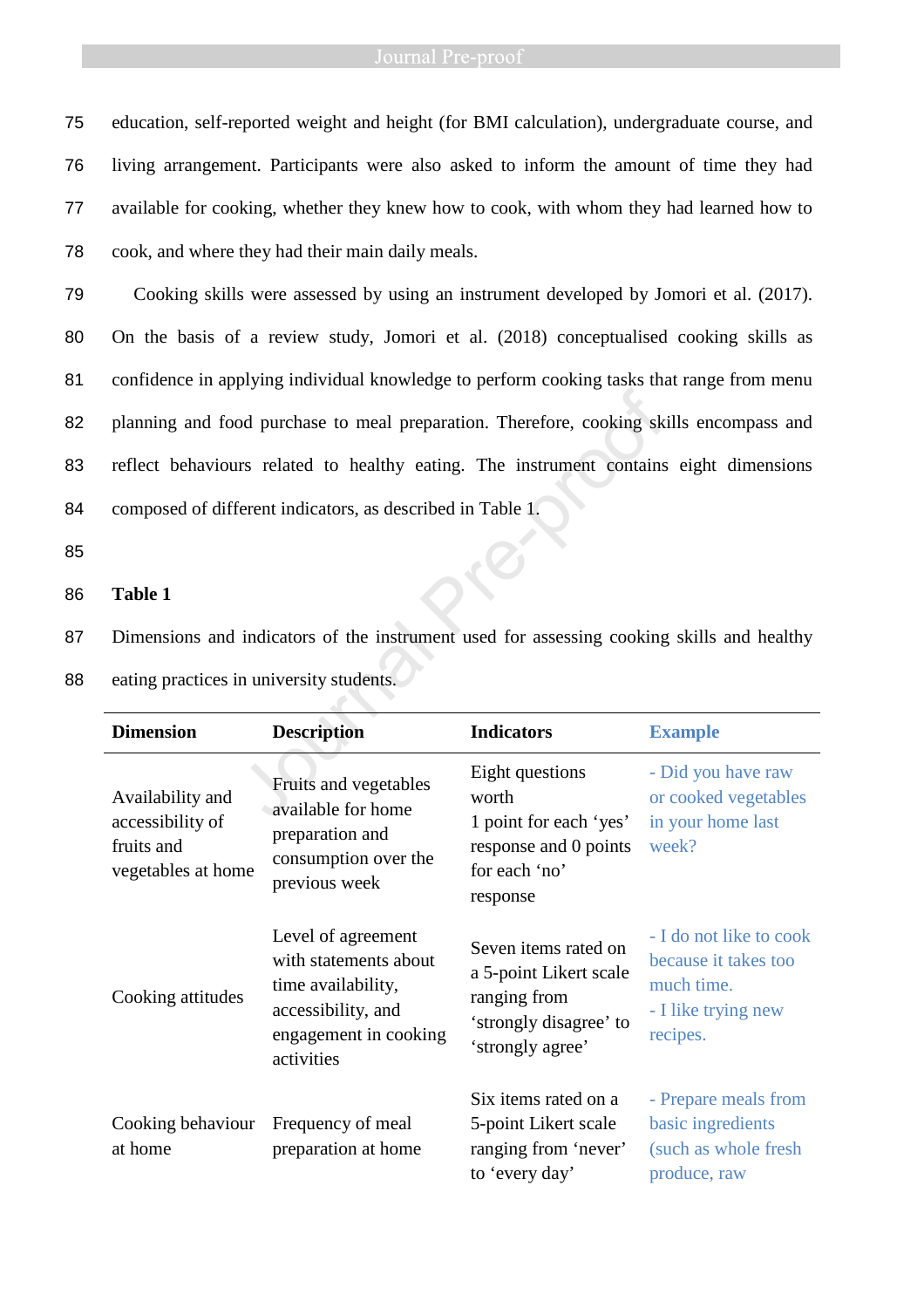chicken, etc).

| Cooking behaviour<br>away from home                                 | Frequency of<br>consumption of away-<br>from-home foods and<br>leftovers                             | Five items rated on a<br>5-point Likert scale<br>ranging from 'never'<br>to 'every day'                                    | - Eat lunch away<br>from home.                                                                                                              |
|---------------------------------------------------------------------|------------------------------------------------------------------------------------------------------|----------------------------------------------------------------------------------------------------------------------------|---------------------------------------------------------------------------------------------------------------------------------------------|
| Self-efficacy for<br>using basic<br>cooking techniques              | Degree of confidence in<br>performing basic<br>cooking activities                                    | Eighteen items rated<br>on a 5-point Likert<br>scale ranging from<br>'not confident at all'<br>to 'extremely<br>confident' | - Follow a written<br>recipe.<br>- Use basic cooking<br>techniques.                                                                         |
| Self-efficacy for<br>using fruits,<br>vegetables, and<br>seasonings | Degree of confidence in<br>using fruits, vegetables,<br>and seasonings during<br>cooking             | Nine items rated on a<br>5-point Likert scale<br>ranging from 'not<br>confident at all' to<br>'extremely confident'        | - Fresh or frozen<br>green vegetables (ex:<br>broccoli, spinach)                                                                            |
| Produce<br>consumption self-<br>efficacy                            | Degree of confidence in<br>meeting<br>recommendations for<br>consumption of fruits<br>and vegetables | Three items rated on<br>a 5-point Likert scale<br>ranging from 'not<br>confident at all' to<br>'extremely confident'       | - Eat fruits and<br>vegetables at every<br>meal, every day                                                                                  |
| Knowledge of<br>cooking techniques knowledge                        | Level of cooking                                                                                     | Eight multiple-choice<br>questions worth 1<br>point for each correct<br>response                                           | - What is the term for<br>preparing all<br>ingredients, gathering<br>equipment, and<br>organizing your area<br>before beginning to<br>cook? |

89 Note: Brazilian Cooking Skills and Healthy Eating Questionnaire (Jomori et al., 2017). 90

Regarding vegetable consumption, the students were asked in which meals they usually included these foods, which vegetables they consumed the most and which they liked the least. The online questionnaire also included a question about vegetable consumption frequency ('how often do you eat vegetables?') with five possible answers: 'never', 'once or twice a month', 'once a week', 'several times a week', and 'every day'. Despite the complexity of defining vegetables either by botanical or culinary descriptors, a definition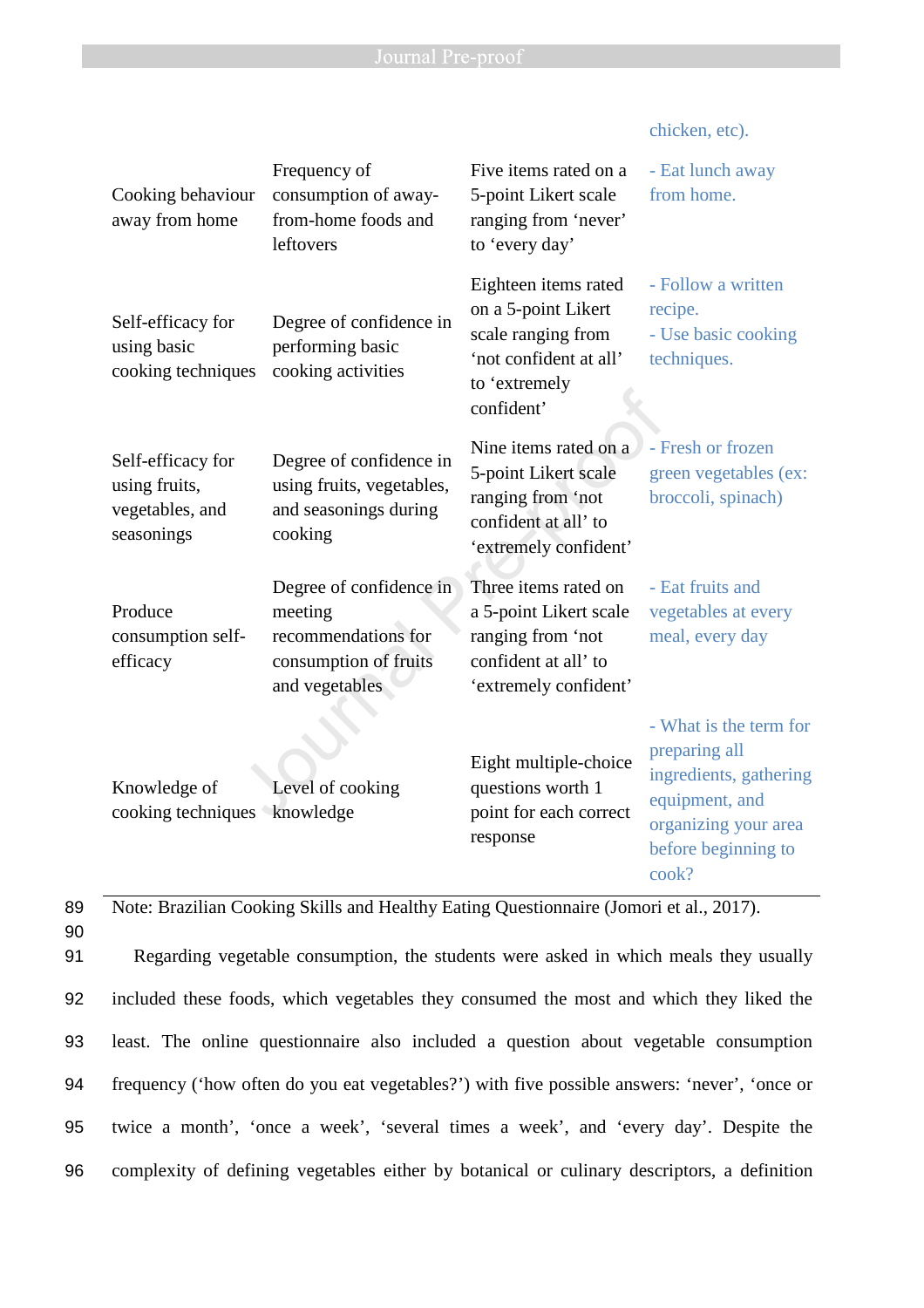### Journal Pre-proof

based on the discussion from Rodrigues et al. 2018' review paper was provided to participants: 'Vegetables are plants that are used for human consumption, such as, for example, courgette, squash, chard, watercress, artichoke, garlic, lettuce, chicory, beetroot, aubergine, broccoli, onion, carrot, chayote, collard, cauliflower, spinach, cucumber, bell pepper, cabbage, radish, rocket, tomato, and green beans. The following roots and tubers are not considered vegetables for the purposes of this study: cassava, potatoes (e.g. common and sweet potatoes), arracacha, yam, and taro. Other foods that are not included are corn, peas, beans, chickpeas, grains, mushrooms, and fruits.'

*2.4. Data processing and statistical analysis* 

Questionnaire data were exported to an Excel spread sheet, coded, and then analysed in Stata version 13.0. Data were first subjected to descriptive statistics for determination of absolute and relative frequencies of categorical variables. Cooking skill scores are expressed as mean and standard deviation, given the symmetry of data. Frequency of vegetable consumption was the outcome variable. To explore the association between personal characteristics and vegetable consumption frequency (divided into five categories), we applied Pearson's chi-squared test. The association between cooking skill dimension scores and vegetable consumption frequency was investigated using analysis of variance with Bonferroni post hoc test. Associations between cooking skills and daily vegetable consumption were assessed by grouping consumption frequencies into daily and less than once a day (sum of the first four categories). Crude and adjusted logistic regression analyses were performed. Sex and age were treated as adjustment variables, as supported by the general literature, as were variables associated with the outcome of the crude analysis. The set of the symmetry of data. Frequencies and vertical analysis<br>
Sing and statistical analysis<br>
A data were exported to an Excel spread sheet, coded, an<br>
M.O. Data were first subjected to descriptive statistics for<br>
tiv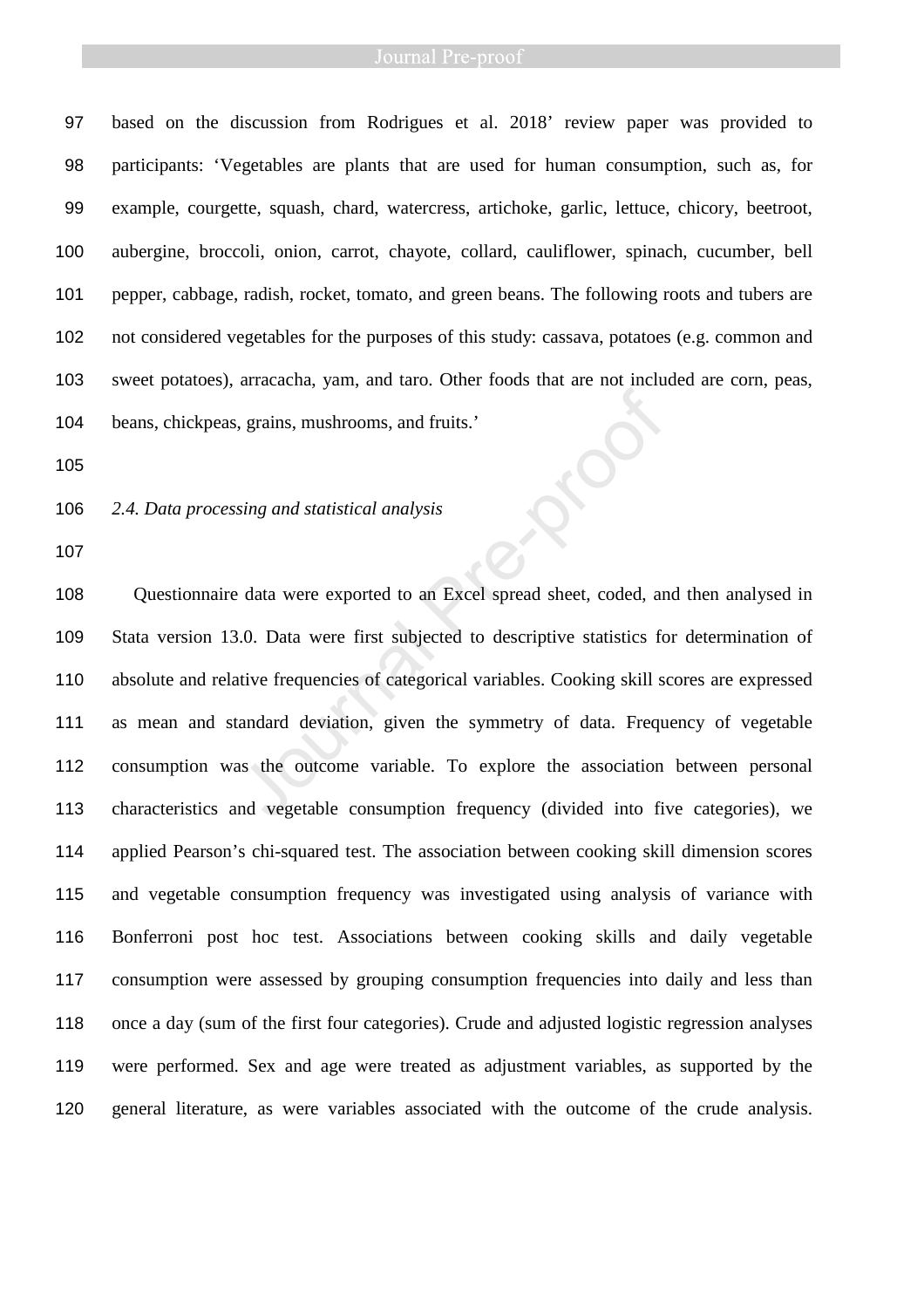Results are expressed as odds ratios (OR) and 95% confidence intervals (CI). For all 122 analyses, a significance level of  $p < 0.05$  was adopted.

*2.5. Ethical considerations* 

This research was approved by the Human Research Ethics Committee of the Federal University of Santa Catarina (UFSC) (protocol No 1 318 443) and was conducted in accordance with the human research ethical principles of Brazilian Resolution No 466/2012 (Brazil, 2012).

- **3. Results**
- 
- *3.1. Characteristics of the study population*
- 

Sample (*N* = 525) characteristics are described in Table 2. Most students were female (75%) and aged under 25 years (67%) (mean age of 24 years). Overweight or obesity was observed in 27.5% of students. About 70% of the participants reported having 1–3 hours available per day for cooking at home and 85% reported knowing how to cook. Lunch was mainly consumed away from home or at home with ordered meals (delivery service) (59%), whereas dinner was mainly consumed at home (80%). Among those who ate lunch away from home, 72% reported having lunch exclusively at university restaurants. The majority of participants (77%) reported learning how to cook from family members. Other learning sources were the internet (49%), self-learning (33%), friends (18%), cookbooks (18%), TV programs (16%), and cooking classes (9%) (data not shown). the human research ethical principles of Brazilian Resol<br>tics of the study population<br>525) characteristics are described in Table 2. Most studier 25 years (67%) (mean age of 24 years). Overwei<br>5% of students. About 70% of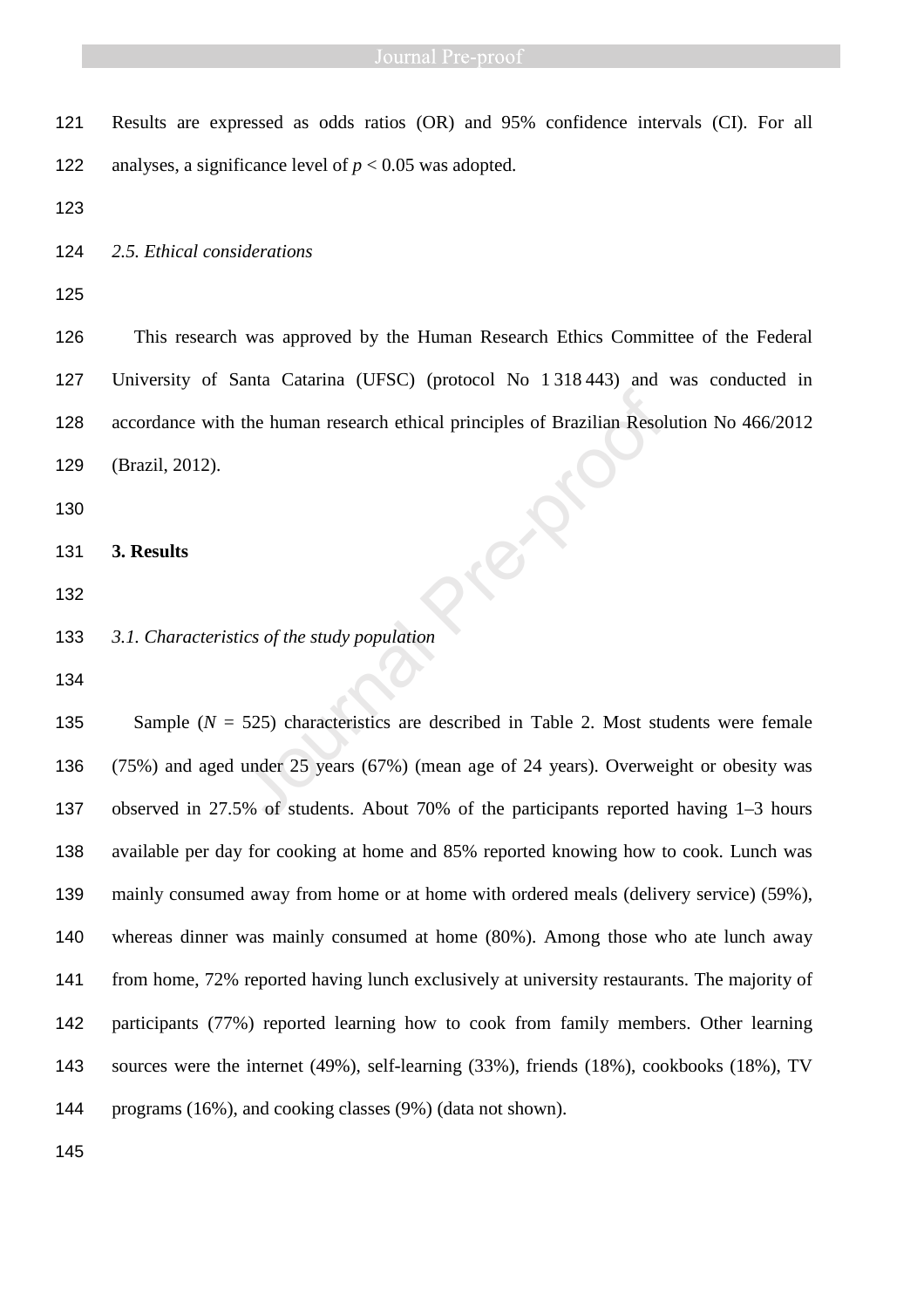*3.2. Frequency of vegetable consumption* 

Less than half (45%) of evaluated students reported consuming vegetables daily. The main meals in which vegetables were consumed were lunch (95%) and dinner (53%) (Table 2). Participants that reported consuming vegetables 'daily', compared to 'never', had higher cooking skill scores for availability and accessibility of fruits and vegetables at home (<0.001); self-efficacy for using fruits, vegetables, and seasonings (<0.001); and produce consumption self-efficacy (<0.001). In addition, regarding cooking attitudes and self-efficacy for using basic cooking techniques, higher scores were found in daily vegetable consumption compared to 'once a week'; while cooking behaviour at home had higher scores in 'daily' consumption compared with 'every day'. 157 Journal Press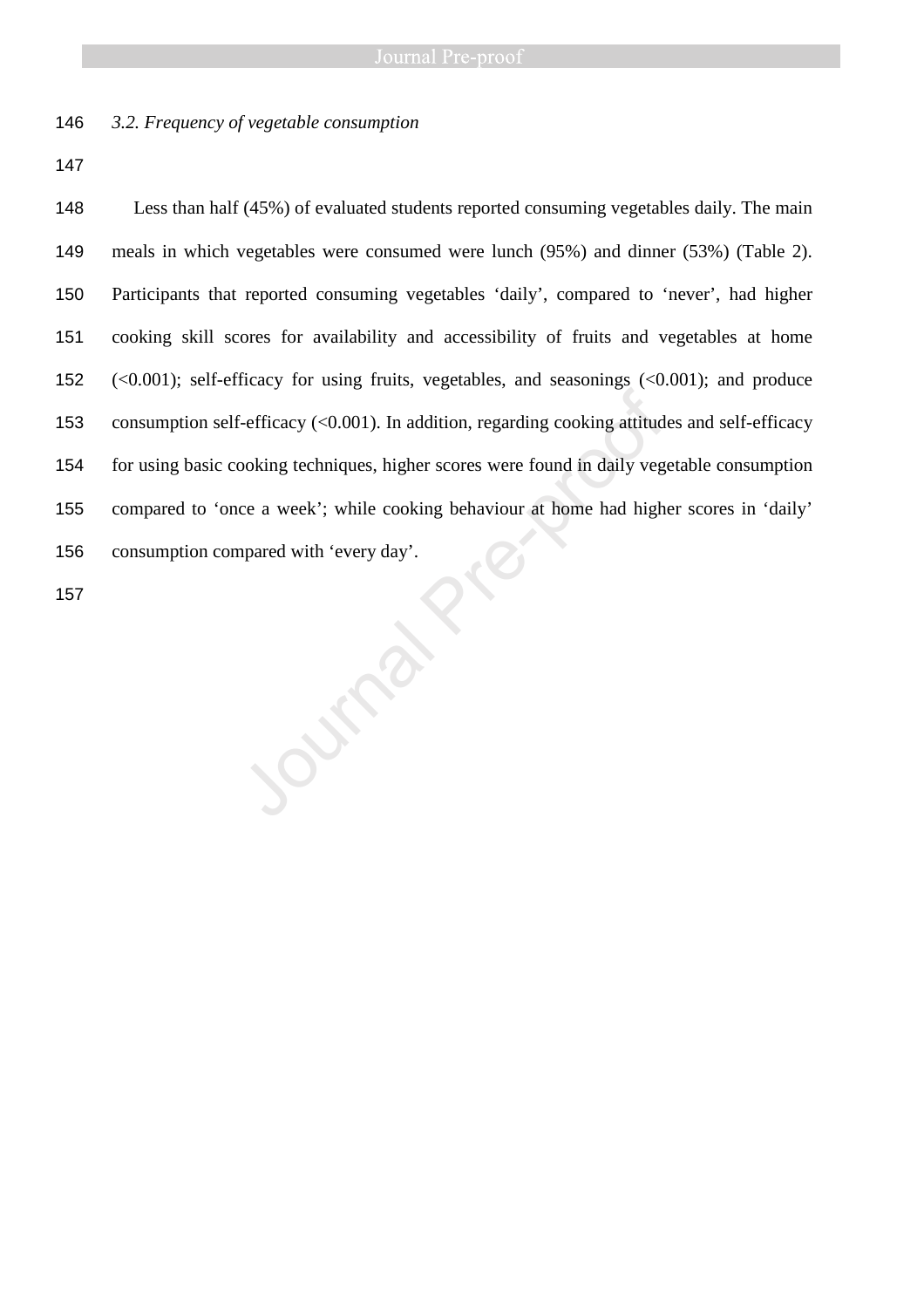**Example 3** Journal Pre-proof

# 158 **Table 2**

159 Sociodemographic and personal characteristics of Brazilian university students (*N* = 525) stratified by vegetable consumption frequency.

|                                  |                     |                                 |                                           | Vegetable consumption frequency (%) |                                        |                                 |                        |
|----------------------------------|---------------------|---------------------------------|-------------------------------------------|-------------------------------------|----------------------------------------|---------------------------------|------------------------|
| <b>Variable</b>                  | <b>Total</b><br>N(% | <b>Never</b><br>$n = 9(1.71\%)$ | Once or twice<br>a month<br>$n = 21 (4%)$ | Once a week<br>$n = 52 (9.9\%)$     | 2-6 times a week<br>$n = 206 (39.2\%)$ | Every day<br>$n = 237 (45.1\%)$ | $p$ -value             |
| <b>Sex</b>                       |                     |                                 |                                           |                                     |                                        |                                 |                        |
| Female                           | 392 (74.67)         | 6(1.53)                         | 16(4.08)                                  | 39 (9.95)                           | 150 (38.27)                            | 181 (46.17)                     | $0.899^{\dagger}$      |
| Male                             | 133(25.33)          | 3(2.26)                         | 5(3.76)                                   | 13(9.77)                            | 56(42.11)                              | 56(42.11)                       |                        |
| Age (years) - mean (SD)          | 24.1(6.33)          | 21.1(4.28)                      | 26.2(8.9)                                 | 22.2(4.71)                          | 24.3(6.52)                             | 24.3(6.20)                      | $0.0535$ <sup>††</sup> |
| $<$ 25 years                     | 351 (66.86)         | 8(2.28)                         | 13(3.70)                                  | 41 (11.68)                          | 134 (38.18)                            | 155(44.16)                      | $0.191^{\dagger}$      |
| $\geq$ 25 years                  | 174(33.14)          | 1(0.57)                         | 8(4.60)                                   | 11(6.32)                            | 72 (41.38)                             | 82 (47.13)                      |                        |
| Level of maternal education      |                     |                                 |                                           |                                     |                                        |                                 |                        |
| Less than high school            | 154(29.33)          | 3(1.95)                         | 4(2.60)                                   | 16(10.39)                           | 66 (42.86)                             | 65(42.21)                       |                        |
| High school or some college      | 154(29.33)          | 1(0.65)                         | 9(5.84)                                   | 18 (11.69)                          | 63 (40.91)                             | 63 (40.91)                      | $0.407^{\dagger}$      |
| Undergraduate degree or higher   | 217 (41.33)         | 5(2.30)                         | 8(3.69)                                   | 8(3.69)                             | 77 (35.48)                             | 109(50.23)                      |                        |
| Level of paternal education      |                     |                                 |                                           |                                     |                                        |                                 |                        |
| Less than high school            | 169(32.19)          | 2(1.18)                         | 9(5.33)                                   | 17(10.06)                           | 75 (44.38)                             | 66 (39.05)                      |                        |
| High school or some college      | 175(33.33)          | 2(1.14)                         | 7(4.00)                                   | 20(11.43)                           | 72 (41.14)                             | 74 (42.29)                      | $0.151^{\dagger}$      |
| Undergraduate degree or higher   | 181 (34.48)         | 5(2.76)                         | 5(2.76)                                   | 15(8.29)                            | 59 (32.60)                             | 97 (53.59)                      |                        |
| Overweight/obese                 |                     |                                 |                                           |                                     |                                        |                                 |                        |
| N <sub>o</sub>                   | 379 (62.47)         | 7(1.85)                         | 11(2.90)                                  | 36(9.50)                            | 142 (37.47)                            | 183 (48.28)                     | $0.052^{\dagger}$      |
| Yes                              | 144(27.53)          | 2(1.39)                         | 10(6.94)                                  | 16(11.11)                           | 64 (44.44)                             | 52(36.11)                       |                        |
| <b>Undergraduate course</b>      |                     |                                 |                                           |                                     |                                        |                                 |                        |
| <b>Health Sciences</b>           | 205(39.05)          | 6(2.93)                         | 8(3.90)                                   | 24 (11.71)                          | 70(34.15)                              | 97 (47.32)                      | $0.160^{\dagger}$      |
| Other                            | 320 (60.95)         | 3(0.94)                         | 13 (4.06)                                 | 28(8.75)                            | 136(42.5)                              | 140 (43.75)                     |                        |
| Living arrangement (I)           |                     |                                 |                                           |                                     |                                        |                                 |                        |
| With children                    | 127(24.19)          | 3(2.36)                         | 3(2.36)                                   | 12(9.45)                            | 47(37.01)                              | 62(48.82)                       |                        |
| With parents and/or grandparents | 318 (60.57)         | 6(1.89)                         | 17(5.35)                                  | 36(11.32)                           | 119 (37.42)                            | 140 (143.6)                     | $0.178^{\dagger}$      |
| Alone or with friends            | 80 (15.24)          | 0(0.0)                          | 1(1.25)                                   | 4(5.00)                             | 40(50.00)                              | 35 (43.75)                      |                        |
| Living arrangement $(I)$         |                     |                                 |                                           |                                     |                                        |                                 |                        |

1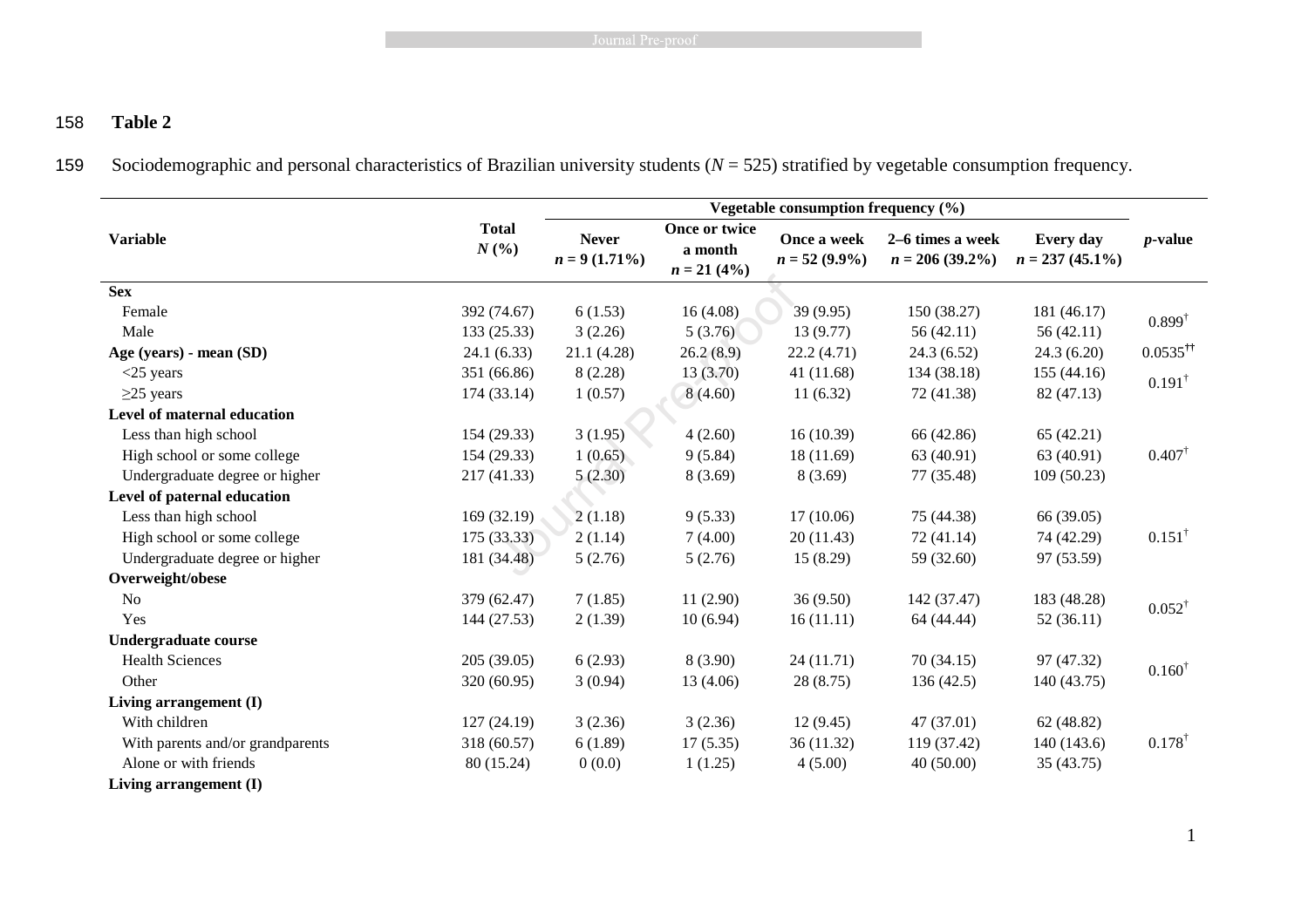**Example 2018** Journal Pre-proof

| With children                                                      | 127(24.19)  | 3(2.36)            | 3(2.36)             | 12(9.45)              | 47 (37.01)              | 62(48.82)               |                          |
|--------------------------------------------------------------------|-------------|--------------------|---------------------|-----------------------|-------------------------|-------------------------|--------------------------|
| Without children                                                   | 398 (75.81) | 6(1.51)            | 18 (4.52)           | 40(10.05)             | 159 (39.95)             | 175 (43.97)             | $0.684^{\dagger}$        |
| Living arrangement (III)                                           |             |                    |                     |                       |                         |                         |                          |
| With parents and/or grandparents                                   | 232 (44.19) | 4(1.72)            | 11(4.74)            | 28 (12.07)            | 86 (37.07)              | 103 (44.40)             |                          |
| Without parents or grandparents                                    | 293 (55.81) | 5(1.71)            | 10(3.41)            | 24(8.19)              | 120 (40.96)             | 134 (45.73)             | $0.543^{\dagger}$        |
| Do you have kids?                                                  |             |                    |                     |                       |                         |                         |                          |
| N <sub>o</sub>                                                     | 488 (92.9)  | 9(1.84)            | 19(3.89)            | 49 (10.04)            | 193 (93.69)             | 218 (91.98)             |                          |
| Yes                                                                | 37(7.1)     | 0(0.0)             | 2(5.41)             | 3(8.11)               | 13 (35.14)              | 19(51.35)               |                          |
| Time available for cooking $(n = 518)$                             |             |                    |                     |                       |                         |                         |                          |
| $<1~\rm{h}$                                                        | 130(25.10)  | 2(1.54)            | 6(4.62)             | 20 (15.38)            | 48 (36.92)              | 54 (41.54)              |                          |
| $1-3h$                                                             | 365 (70.46) | 7(1.92)            | 13(3.56)            | 29 (7.95)             | 146(40.00)              | 170 (46.58)             | $0.445^{\dagger}$        |
| >3 h                                                               | 23(4.44)    | 0(0.0)             | 1(4.35)             | 1(4.35)               | 10(43.48)               | 11 (47.83)              |                          |
| Do you know how to cook?                                           |             |                    |                     |                       |                         |                         |                          |
| Yes                                                                | 444 (84.57) | 6(1.35)            | 16(3.60)            | 34 (7.66)             | 177 (39.86)             | 211 (47.52)             | ${<}0.001$ <sup>†</sup>  |
| No                                                                 | 81 (15.43)  | 3(3.70)            | 5(6.17)             | 18 (22.22)            | 29 (35.80)              | 26 (32.10)              |                          |
| Where do you usually have lunch?                                   |             |                    |                     |                       |                         |                         |                          |
| University restaurant                                              | 162 (30.86) | 4(2.47)            | 3(1.85)             | 13 (8.02)             | 63 (38.89)              | 79 (48.77)              |                          |
| Eat at home or bring homemade food                                 | 217 (41.33) | 2(0.92)            | 12(5.53)            | 20(9.22)              | 88 (40.55)              | 95 (43.78)              | $0.477^{\dagger}$        |
| Eat away from home or use food delivery services                   | 63 (26.58)  | 3(2.05)            | 6(4.11)             | 19 (13.01)            | 55 (37.67)              | 63(43.15)               |                          |
| Where do you usually have dinner?                                  |             |                    |                     |                       |                         |                         |                          |
| University restaurant                                              | 41(7.81)    | 3(7.32)            | 0(0.0)              | 2(4.88)               | 16(39.02)               | 20 (48.78)              |                          |
| Eat at home or bring homemade food                                 | 421 (80.19) | 3(0.71)            | 18 (4.28)           | 43 (10.21)            | 162 (38.48)             | 195 (46.32)             | $0.017^{\dagger}$        |
| Eat away from home or use food delivery services                   | 22(9.28)    | 3(4.76)            | 3(4.76)             | 7(11.11)              | 28 (44.44)              | 22 (34.92)              |                          |
| Cooking skills - mean (SD)                                         |             |                    |                     |                       |                         |                         |                          |
| Availability and accessibility of fruits and<br>vegetables at home | 5.92(1.94)  | $3(2.5)^{b,c,d,e}$ | 5.71 $(2.14)^a$     | 4.94 $(2.28)^{a,d,e}$ | 5.79 $(1.85)^{a,c,e}$   | 6.38 $(1.72)^{a,c,d}$   | ${<}0.001$ <sup>††</sup> |
| Cooking attitudes                                                  | 3.64(0.69)  | 3.52(0.92)         | 3.34(0.80)          | 3.31 $(0.75)^{d,e}$   | $3.61(0.66)^c$          | 3.77 $(0.65)^{\circ}$   | ${<}0.001$ <sup>††</sup> |
| Cooking behaviour at home                                          | 3.30(0.82)  | 3.11(0.87)         | 3.25(0.75)          | 3.18(0.92)            | $3.134(0.81)^e$         | 3.47 $(0.78)^d$         | ${<}0.001$ <sup>††</sup> |
| Cooking behaviour away from home                                   | 2.35(0.73)  | 2.91(1.09)         | 2.26(0.67)          | 2.33(0.91)            | 2.36(0.68)              | 2.33(0.71)              | $0.205$ <sup>††</sup>    |
| Self-efficacy for using basic cooking techniques                   | 3.72(0.75)  | 3.46(0.95)         | 3.5(0.85)           | 3.25 $(0.87)^{d,e}$   | 3.70 $(0.74)^c$         | 3.86 $(0.60)^c$         | $<,0.001$ <sup>††</sup>  |
| Self-efficacy for using fruits, vegetables, and                    | 3.84(0.84)  | 3.10 $(1.02)^e$    | 3.41 $(1.05)^e$     | 3.25 $(0.88)^{d,e}$   | 3.82 $(0.79)^{c,e}$     | $4.06(0.74)^{a,b,c,d}$  | ${<}0.001$ <sup>††</sup> |
| seasonings<br>Produce consumption self-efficacy                    | 3.58(1.04)  | $2.18(1.01)^{d,e}$ | $2.35 (1.02)^{d,e}$ | $2.69(1.00)^{d,e}$    | $3.45 (0.95)^{a,b,c,e}$ | 4.04 $(0.81)^{a,b,c,d}$ | ${<}0.001$ <sup>††</sup> |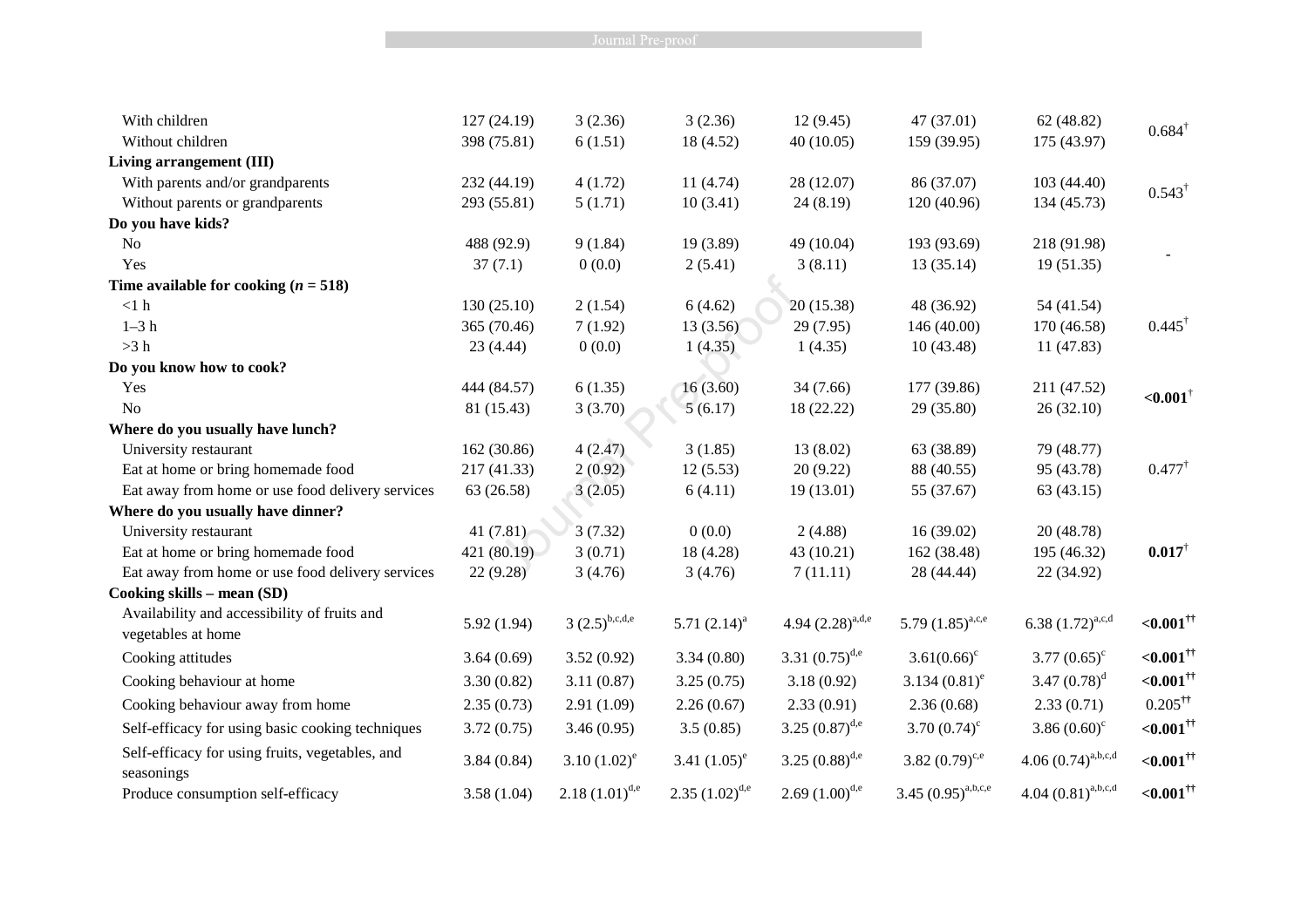|  | Journal Pre-proof |  |  |  |
|--|-------------------|--|--|--|
|  |                   |  |  |  |

Knowledge of cooking techniques 5.18 (1.82)  $3.55 (1.01)^{d,e}$   $4.76 (1.81)$   $3.90 (1.90)^{d,e}$   $5.28 (1.82)^{a,c}$   $5.46 (1.68)^{a,c}$   $\langle 0.001^{\dagger\dagger}$ **160** Notes: SD, standard deviation. <sup>†</sup> Pearson's chi-squared test. <sup>††</sup> One-way analysis of variance followed by Bonferroni post hoc test. Significant values ( $p < 0.05$ ) are shown in 161 bold. <sup>a</sup> Significant difference compared with 'Never'. <sup>b</sup> Significant difference compared with 'Once or twice a month'. <sup>c</sup> Significant difference compared with 'Once a week'. 162 <sup>d</sup> Significant difference compared with '2–6 times a week'. <sup>e</sup> Significant difference compared with 'Every day'. 163

Journal President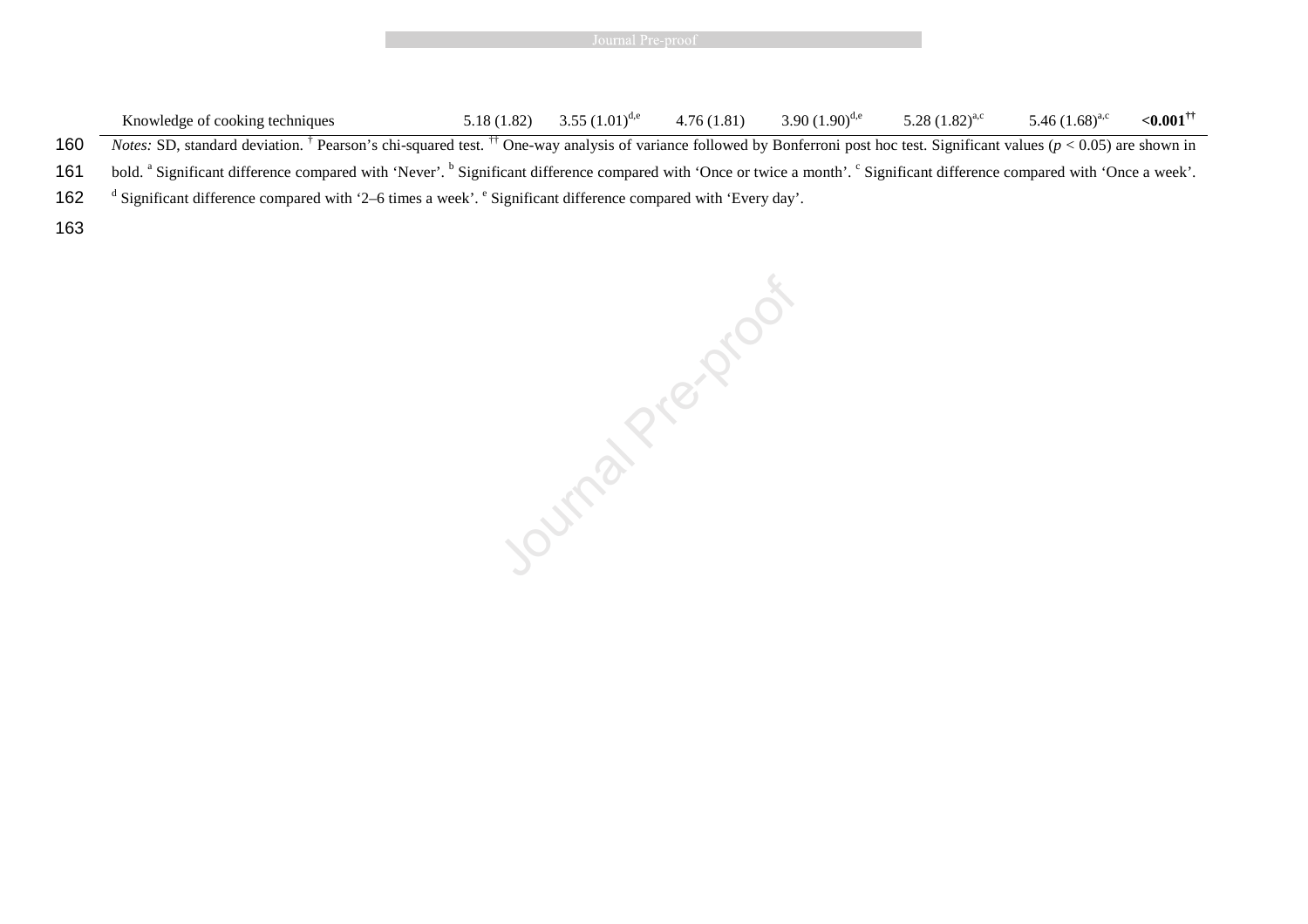### Journal Pre-proof

The most frequently consumed vegetables were carrots (72%), lettuce (59%), tomatoes (47%), broccoli (44%), and beetroot (34%). The least preferred vegetables were rocket (19.6%), chayote (16.2%), watercress (12.6%), aubergine (12.6%), and radish (12.4%) (data not shown).

No differences in vegetable consumption were observed between sex or age groups. Among students who ate away from home or used food delivery services, 35% reported consuming vegetables daily. Among students who dined exclusively at university restaurants, however, 49% (*p* = 0.017) reported having a daily consumption of vegetables. Overall, cooking skill scores differed significantly according to vegetable consumption frequency 173 categories, with the exception of scores for 'Cooking behaviour away from home' ( $p =$ 0.205). Most students (85%) reported knowing how to cook, which was significantly 175 associated with daily vegetable consumption  $(p < 0.001)$  compared with not knowing how to cook.  $(p = 0.017)$  reported having a daily consumption of v<br>ores differed significantly according to vegetable cons<br>the exception of scores for 'Cooking behaviour away<br>udents (85%) reported knowing how to cook, which<br>haily veget

# *3.3. Factors associated with daily vegetable consumption*

The factors associated with daily vegetable consumption are detailed in Table 3. Paternal education level (undergraduate degree or higher) was positively associated with daily vegetable consumption (OR, 1.80; 95% CI, 1.18–2.76; *p* = 0.007). Overweight or obese students were 40% less likely to consume vegetables daily than normal-weight students (OR, 184 0.60; 95% CI, 0.41–0.90;  $p = 0.013$ ). In addition, higher scores on all cooking skill dimensions, except for 'Cooking behaviour away from home', were associated with higher vegetable consumption.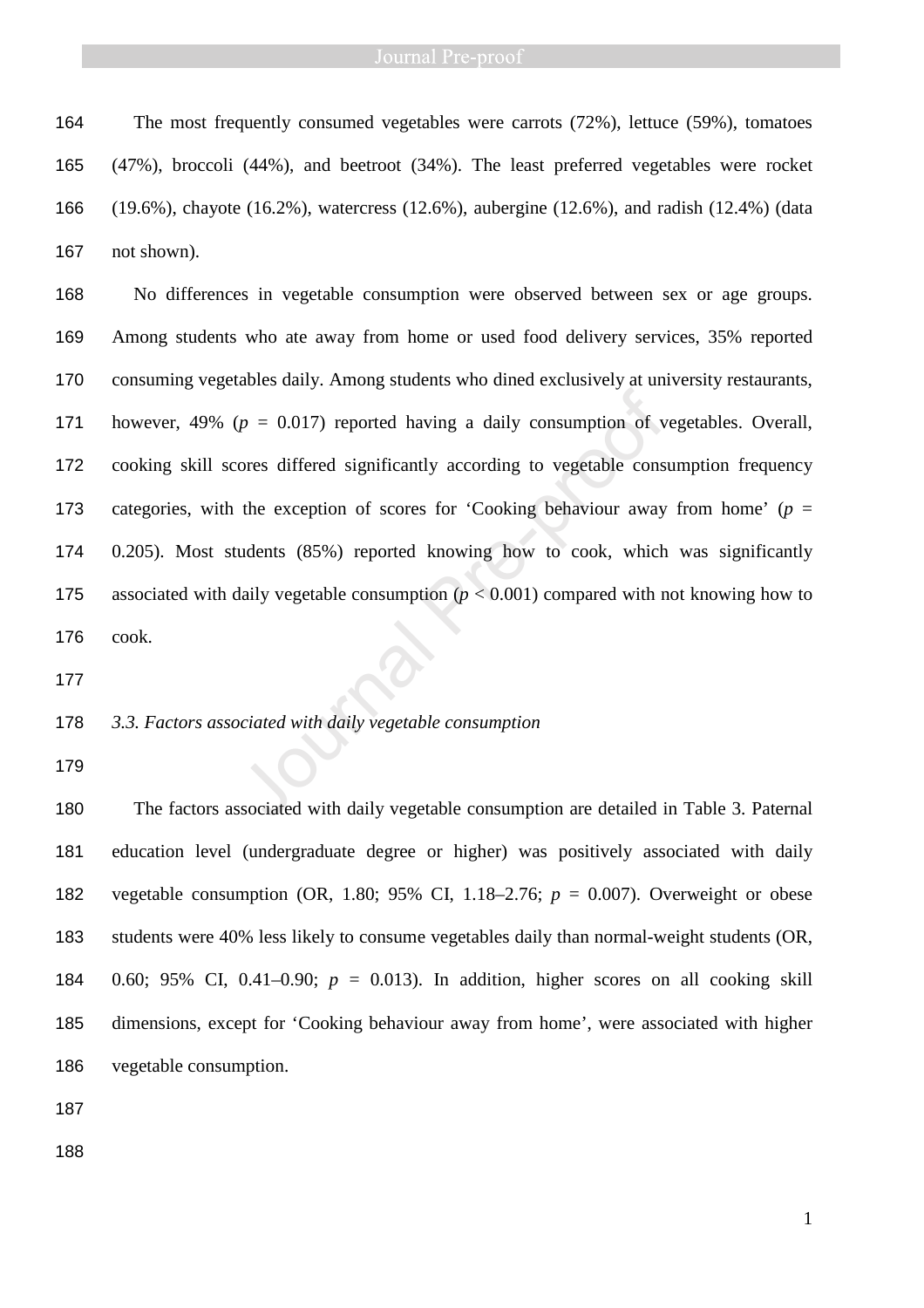# 189 **Table 3**

190 Factors associated with daily vegetable consumption among university students  $(N = 525)$  in

# **Variable Daily vegetable consumption Crude OR (95% CI)** *p***-value Sex**  Female 1.00 Male 1.18 (0.80–1.75) 0.415 **Age**   $\langle 25 \rangle$  years 1.00  $\geq$ 25 years 1.13 (0.78–1.62) 0.520 **Level of maternal education**  Less than high school 1.00 High school or some college  $0.95 (0.60-1.49)$   $0.817$ Undergraduate degree or higher 1.38 (0.91–2.09) 0.128 **Level of paternal education**  Less than high school 1.00 High school or some college 1.14 (0.74–1.76) 0.542 Undergraduate degree or higher 1.80 (1.18–2.76) **0.007 Overweight/obese**   $N<sub>0</sub>$  1.00 Yes 0.60 (0.41–0.90) **0.013 Undergraduate course**  Other 1.00 Health Sciences 1.15 (0.81–1.64) 0.423 **Living arrangement (I)** With children 1.00 With parents and/or grandparents 0.82 (0.54–1.24) 0.359 Alone or with friends 0.81 (0.46–1.43) 0.477 1.18 (0.80–1.75)<br>
1.18 (0.80–1.75)<br>
education<br>
nool<br>
me college<br>
0.95 (0.60–1.49)<br>
ducation<br>
nool<br>
1.38 (0.91–2.09)<br>
ducation<br>
1.38 (0.91–2.09)<br>
1.38 (0.91–2.09)<br>
1.38 (0.91–2.09)<br>
1.38 (0.91–2.09)<br>
1.4 (0.74–1.76)<br>
gree

### 191 Santa Catarina State, Brazil, 2020.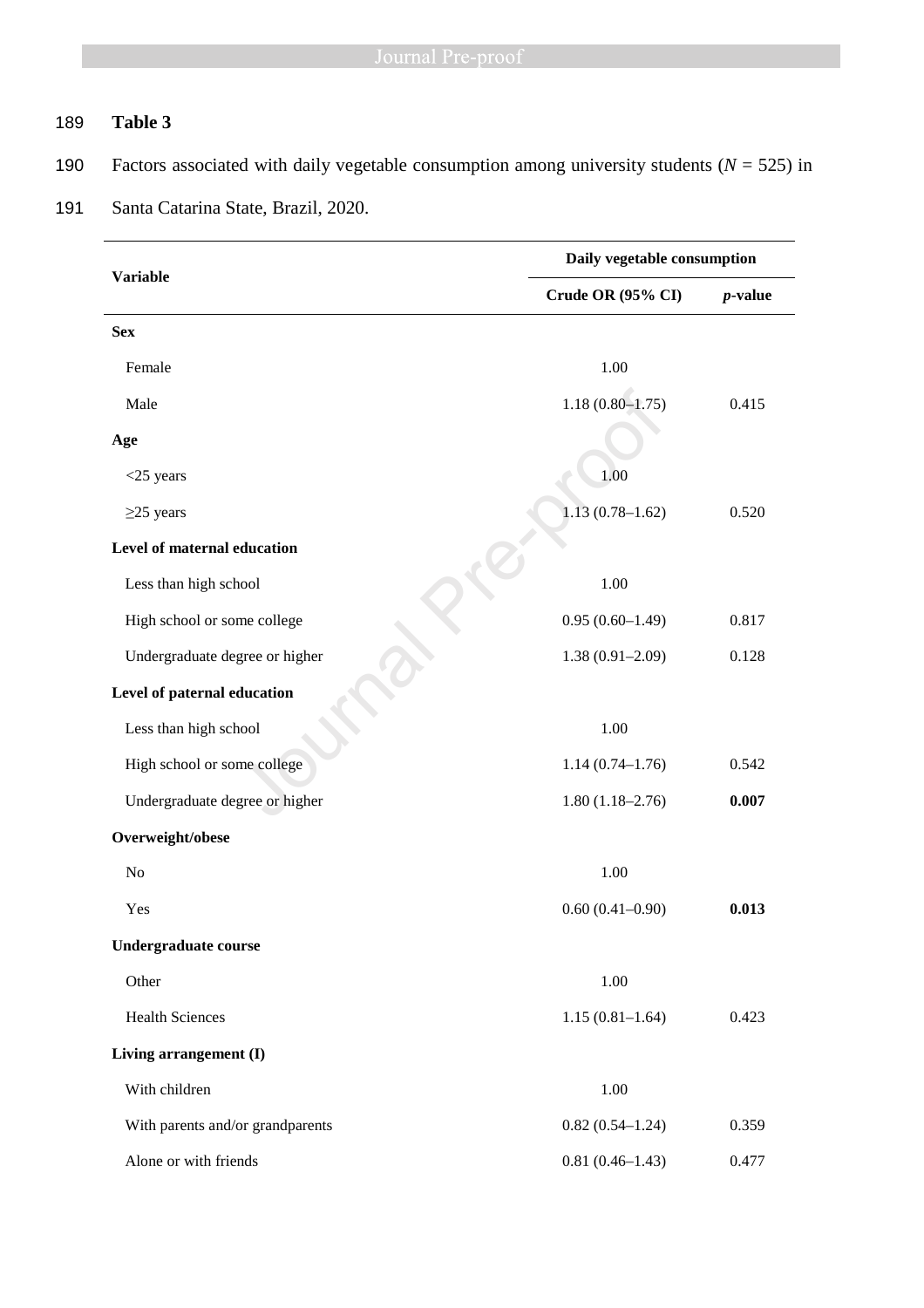| Living arrangement (I)                                          |                     |         |
|-----------------------------------------------------------------|---------------------|---------|
| With children                                                   | 1.00                | 0.606   |
| Without children                                                | $1.16(0.66 - 2.04)$ |         |
| Living arrangement (III)                                        |                     |         |
| With parents and/or grandparents                                | 1.00                |         |
| Without parents or grandparents                                 | $0.67(0.42 - 1.08)$ | 0.103   |
| Do you have kids?                                               |                     |         |
| No                                                              | 1.00                | 0.715   |
| Yes                                                             | $0.83(0.31-2.21)$   |         |
| Time available for cooking $(n = 518)$                          |                     |         |
| $<1~\rm{h}$                                                     | 1.00                |         |
| $1-3$ h                                                         | $1.22(0.82 - 1.84)$ | 0.322   |
| >3 h                                                            | $1.29(0.53 - 3.14)$ | 0.575   |
| Where do you usually have lunch?                                |                     |         |
| University restaurant                                           | 1.00                |         |
| Eat at home or bring homemade food                              | $0.82(0.54 - 1.23)$ | 0.335   |
| Eat away from home or use food delivery services                | $0.80(0.51-1.25)$   | 0.324   |
| Where do you usually have dinner?                               |                     |         |
| University restaurant                                           | 1.00                |         |
| Eat at home or bring homemade food                              | $0.91(0.48 - 1.72)$ | 0.763   |
| Eat away from home or use food delivery services                | $0.56(0.25-1.26)$   | 0.161   |
| <b>Cooking skills</b>                                           |                     |         |
| Availability and accessibility of fruits and vegetables at home | $1.27(1.14-1.40)$   | $0.001$ |
| Cooking attitudes                                               | $1.65(1.27-2.14)$   | $0.001$ |
| Cooking behaviour at home                                       | $1.63(1.30-2.04)$   | $0.001$ |
| Cooking behaviour away from home                                | $0.94(0.74 - 1.20)$ | 0.599   |
| Self-efficacy for using basic cooking techniques                | $1.63(1.28 - 2.07)$ | $0.001$ |
| Self-efficacy for using fruits, vegetables, and seasonings      | $1.89(1.45-2.30)$   | $0.001$ |
| Produce consumption self-efficacy                               | $2.56(2.07-3.18)$   | $0.001$ |
| Knowledge of cooking techniques                                 | $1.17(1.06-1.30)$   | 0.001   |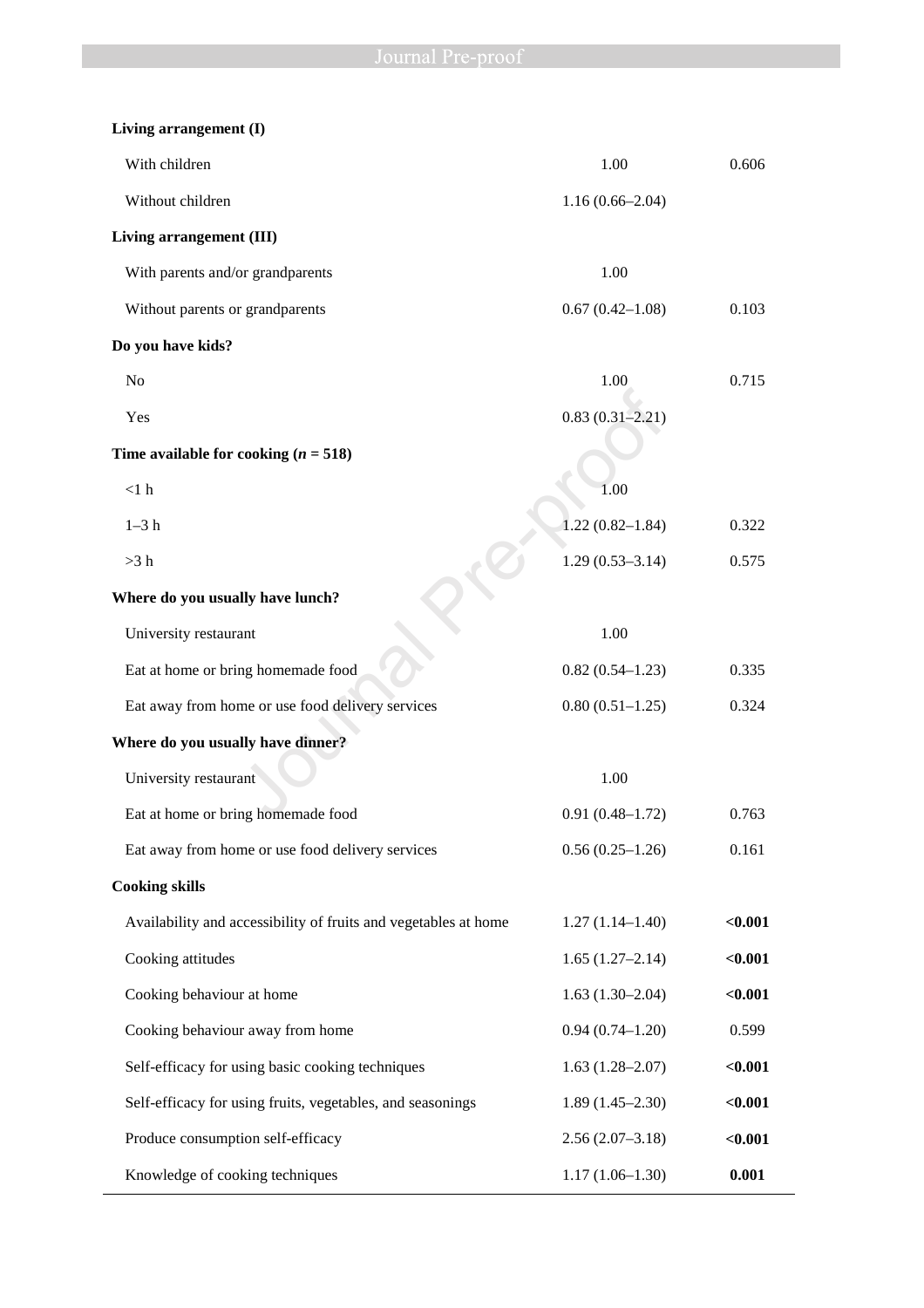*Notes:* OR, odds ratio; CI, confidence interval. Data were subjected to logistic regression. Significant values (*p* 193  $\leq 0.05$  are shown in bold.

*3.4. Vegetable consumption and cooking skills: multivariate analysis* 

After adjusting for paternal education level and overweight/obesity status, associations between the seven cooking skill dimensions and vegetable consumption frequency remained significant (Table 4). A 1-point increase in 'Availability and accessibility of fruits and vegetables at home' corresponded to a 27% increase in the chance of consuming vegetables daily (OR, 1.27; 95% CI, 1.15–1.41; *p* < 0.001). Similar results were found by adjusting for sex, age, paternal education, and overweight/obesity status (OR, 1.27; 95% CI, 1.14–1.40; *p* < 0.001). By adjusting for paternal education and overweight/obesity status, we found that a 1-point increase in 'Self-efficacy for consuming fruits and vegetables' increased the chances 205 of daily vegetable consumption by 2.52 times  $(95\% \text{ CI}, 2.03-3.12; p < 0.001)$ . Another important finding, as it relates to modifiable skills, was the association between 'Self-efficacy for using fruits, vegetables, and seasonings' and with higher odds of daily vegetable consumption (OR 1.88 (95% CI 1.49–2.37; p< 0.001). As in the crude analysis, no association was found between 'Cooking behaviour away from home' and daily vegetable consumption. le 4). A 1-point increase in 'Availability and accessit<br>me' corresponded to a 27% increase in the chance of cor<br>95% CI, 1.15–1.41;  $p < 0.001$ ). Similar results were fou<br>il education, and overweight/obesity status (OR, 1.2

# **Table 4**

Association between cooking skill scores and daily vegetable consumption among university students (*N* = 525) in Santa Catarina, Brazil, 2020.

| Variable                                                           | Daily vegetable consumption |                 |                    |                 |  |  |  |
|--------------------------------------------------------------------|-----------------------------|-----------------|--------------------|-----------------|--|--|--|
|                                                                    | <b>OR1 (95%CI)</b>          | <i>p</i> -value | <b>OR2</b> (95%CI) | <i>p</i> -value |  |  |  |
| Availability and accessibility of fruits and<br>vegetables at home | $1.27(1.15-1.41)$           | ${<}0.001$      | $1.27(1.14-1.40)$  | < 0.001         |  |  |  |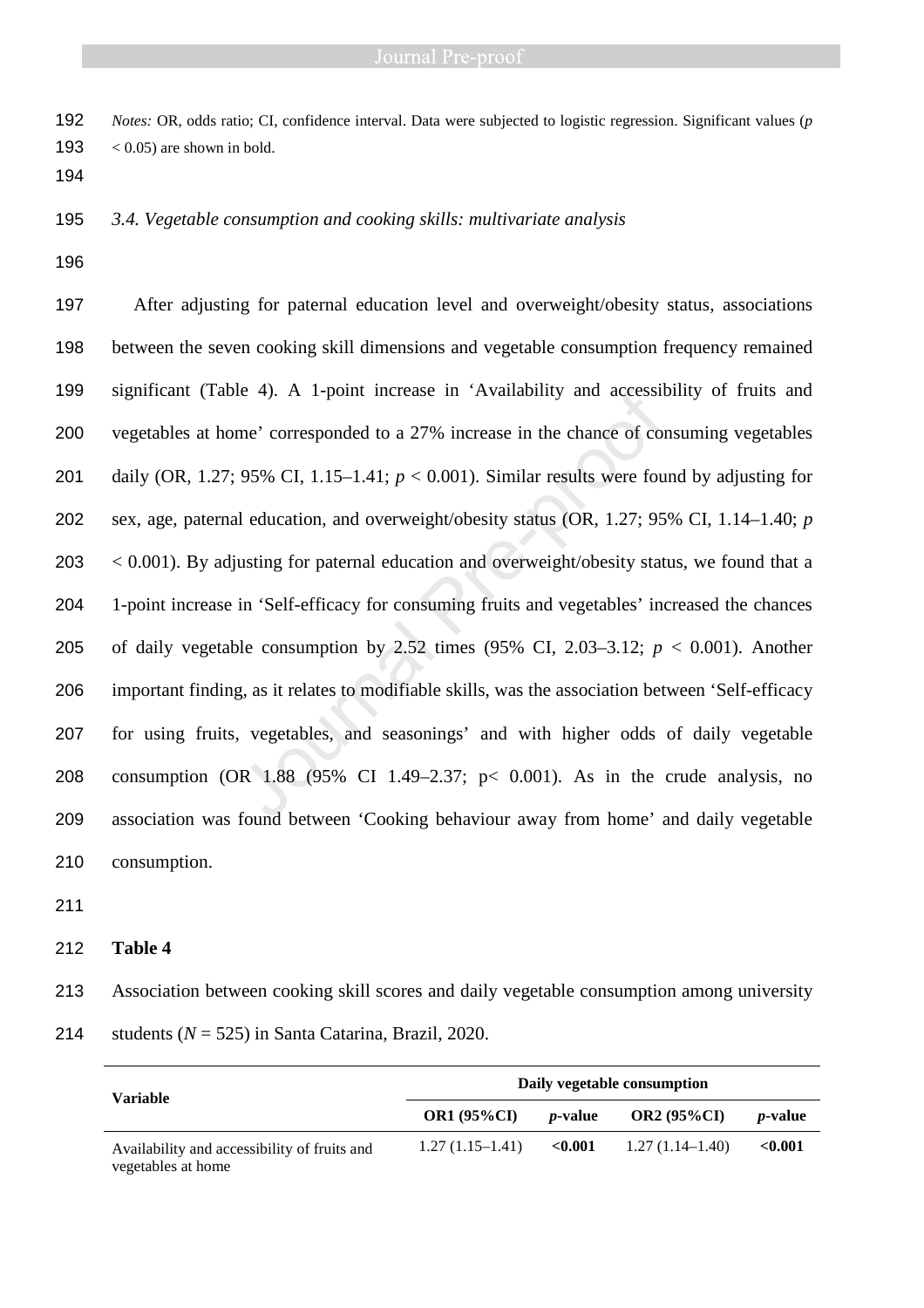| Journal Pre-proof |  |  |  |  |
|-------------------|--|--|--|--|
|                   |  |  |  |  |

| Cooking attitudes                                             | $1.70(1.31 - 2.22)$ | < 0.001 | $1.67(1.28 - 2.18)$ | < 0.001 |
|---------------------------------------------------------------|---------------------|---------|---------------------|---------|
| Cooking behaviour at home                                     | $1.61(1.29-2.03)$   | < 0.001 | $1.62(1.28-2.04)$   | < 0.001 |
| Cooking behaviour away from home                              | $0.95(0.74 - 1.21)$ | 0.677   | $0.96(0.75-1.22)$   | 0.743   |
| Self-efficacy for using basic cooking<br>techniques           | $1.71(1.34 - 2.18)$ | < 0.001 | $1.68(1.31-2.15)$   | < 0.001 |
| Self-efficacy for using fruits, vegetables, and<br>seasonings | $1.88(1.49 - 2.37)$ | < 0.001 | $1.86(1.47-2.36)$   | < 0.001 |
| Produce consumption self-efficacy                             | $2.52(2.03 - 3.12)$ | < 0.001 | $2.51(2.02-3.11)$   | < 0.001 |
| Knowledge of cooking techniques                               | $1.16(1.05-1.28)$   | 0.003   | $1.15(1.04-1.28)$   | 0.006   |
|                                                               |                     |         |                     |         |

215 *Notes:* OR1, odds ratio adjusted for paternal education and overweight/obesity; OR2, odds ratio adjusted for 216 gender, age, paternal education, and overweight/obesity; CI, confidence interval. Data were subjected to logistic 217 regression. Significant values ( $p < 0.05$ ) are shown in bold.

218

### 219 **4. Discussion**

220

This study presents data on the frequency of vegetable consumption and its association with personal characteristics and cooking skills in a significant sample of Brazilian university students. Less than 50% of participants consumed vegetables daily. High paternal education level, not being overweight or obese, and high scores on seven of the eight cooking skill dimensions were positively associated with higher daily frequency of vegetable consumption. These findings are similar to the results presented in the review from Rodrigues et al. (2019), in which the mean frequency of daily vegetable intake was 40.2%, varying from 11.2% to 72.4%. Additionally, comparable to the present study, lower BMI and being from higher income family were among the associated factors with increased intake (Rodrigues et al. 2019).The majority of students analysed in this study were female, corroborating previous reports of greater female participation in eating behaviour studies (el Ansari, Suominen, & Berg-beckhoff, 2015; Muñoz de Mier et al., 2017). Such findings indicate that women have a greater concern about food habits (Sousa, José, & Barbosa, 2013; el Ansari, Suominen, & Berg-Beckhoff, 2015). The high percentage of participants enrolled in health sciences courses Traition and overweight/obesity; OR2, and education, and overweight/obesity; CI, confidence interval. Data we<br>not values  $(p < 0.05)$  are shown in bold.<br>The shown in bold.<br>The seents data on the frequency of vegetable consu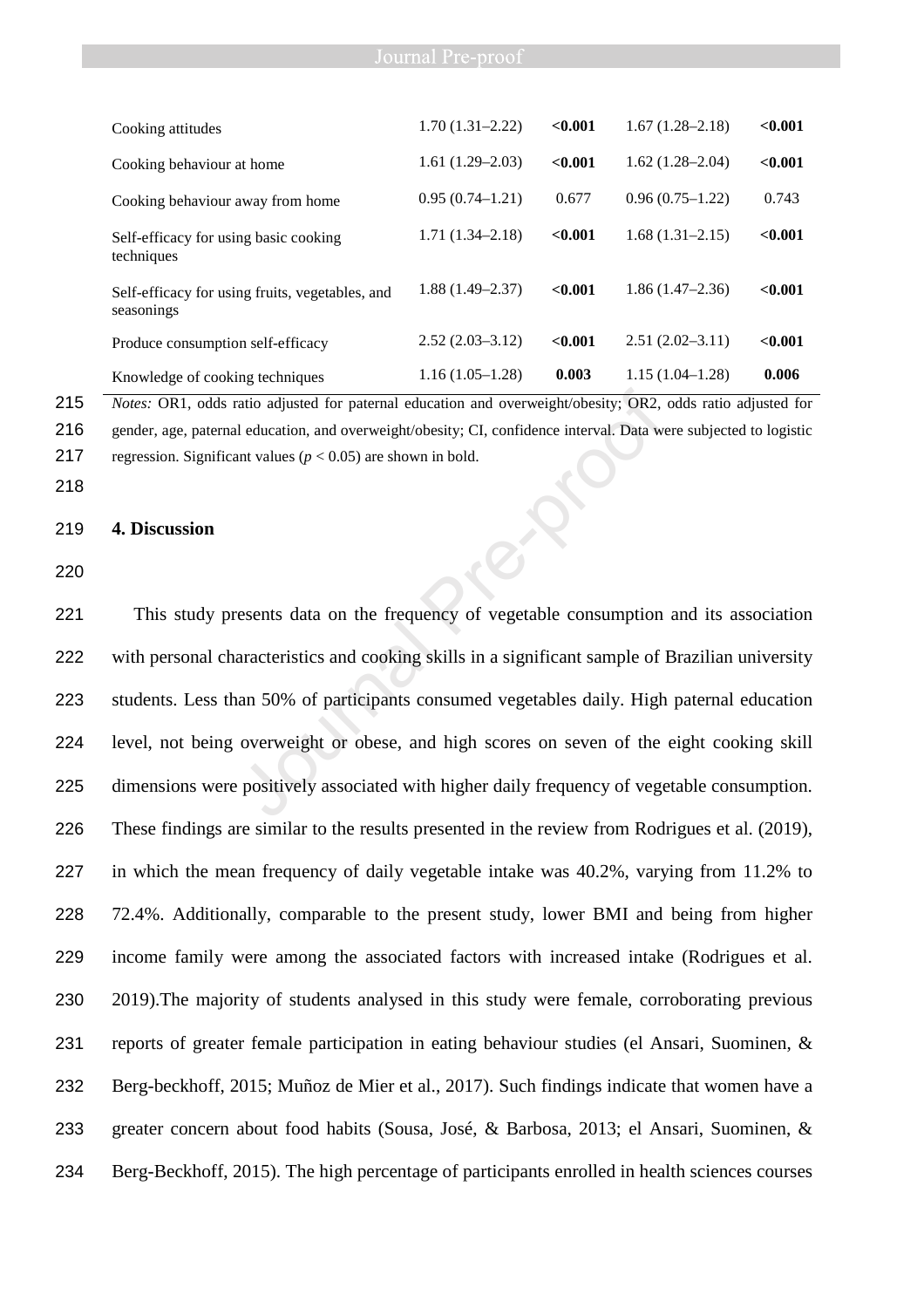(40%) also agrees with previous studies showing that enrolment in food and nutrition or health-related courses is associated with greater interest in food and diet quality (Matthews, Doerr, & Dworatzek, 2016).

It was identified that 27.5% of the participants were overweight, in line with Brazilian population-based studies. The 2008–2009 Brazilian Consumer Expenditure Survey revealed that 27.1% of individuals aged 20–24 years were overweight (IBGE, 2010). More recent data obtained by the 2019 Surveillance System for Risk and Protective Factors for Chronic Diseases by Telephone Survey (Vigitel) showed that 30.1% of individuals aged 18 to 24 years were overweight or obese (Brazil, 2020). This trend is seen globally, as evidenced by the results of studies with university students in Iran (Mansouri et al., 2020), Cameroon (Choukem et al., 2017), and the United States of America (Yahia et al., 2016).

In this study, overweight or obese university students had a lower frequency of daily vegetable consumption. These data are comparable to those of Muñoz de Mier et al. (2017), who found that overweight or obese university students in Spain consumed vegetables less frequently than normal-weight individuals. Similarly, a study with university students in Pakistan found a positive association between frequency of daily vegetable consumption (1 to 2 times a day) and low BMI (Irfan, Jabbar, & Hameed, 2019). ephone Survey (Vigitel) showed that 30.1% of individum<br>weight or obese (Brazil, 2020). This trend is seen globall<br>udies with university students in Iran (Mansouri et al.,<br>2017), and the United States of America (Yahia et a

The majority (70%) of participants reported having 1 to 3 hours available for cooking per day, and the mean time spent in the activity was 1 hour and 22 minutes. These results are markedly different from those reported in other studies. Namin et al. (2020) investigated the eating habits of 248 college students in the United States of America and found that the mean time available for cooking was 0.5 to 1 hour. In a study with undergraduate students from England and Canada (*N* = 3 354), participants reported having an average of 38.8 minutes/day to cook on weekdays and 51.9 minutes/day to cook on weekends (Seabrook, Dworatzek, & Matthews, 2019). Whereas time availability is considered a stimulus to prepare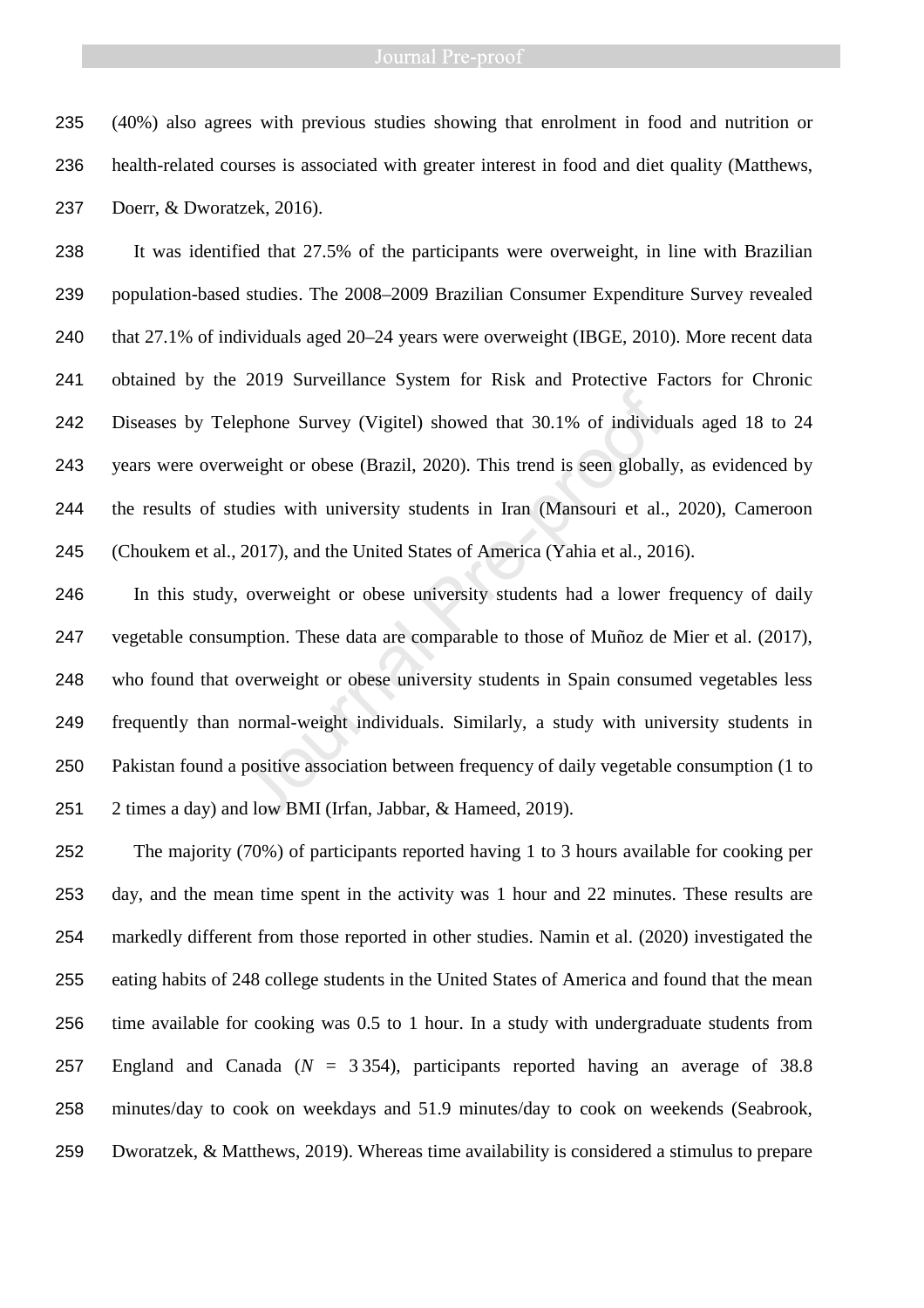meals at home (Jones et al., 2014), lack of time may be a barrier to healthy eating (Murray et al., 2016).

A significant difference in daily vegetable intake was observed between students who dined at university restaurants (49%), at home or with homemade food (46%) and those who dined away from home, at restaurants and cafes, or with food from delivery services at (35%). However, no associations were observed between lunch place and vegetable consumption, attributed to the fact that about 31% of participants reported having lunch at university restaurants. This finding suggests that, in Brazil, eating meals at university restaurants favours vegetable consumption. Public university restaurants, which are subsidised by the Brazilian federal government, provide healthy meals at an affordable price, stimulating healthier eating habits among their customers. A Brazilian study investigating the 271 effect of eating at a university restaurant on student diets  $(N = 1 131)$  showed an increase in vegetable consumption and a reduction in processed and ultraprocessed food consumption. Nevertheless, even among individuals who frequently ate at the university restaurant, fruit and vegetable consumption was lower than the recommended (Perez et al., 2019). The Franch Contains and the French Control of the same sension of the Brazilian federal government, provide healthy meals at a hier eating habits among their customers. A Brazilian stude at a university restaurant on stud

In the current study, 26.6% of students reported having lunch away from home. Studies suggest that away-from-home meal consumption is associated with low diet quality (Guthrie, Lin, & Frazao, 2002; Cunha et al., 2018) and high ultraprocessed food consumption (Andrade et al., 2020). In addition to university restaurants, self-service restaurants, commonly found in Brazil, may promote healthy eating habits. In this type of food establishment, customers choose from a variety of options at a buffet bar, including salads, and pay by weight of food. Given the diversity of preparations, affordable prices, and convenience, these self-service restaurants can stimulate healthy away-from-home food choices (Santos et al., 2011; Rodrigues et al., 2012).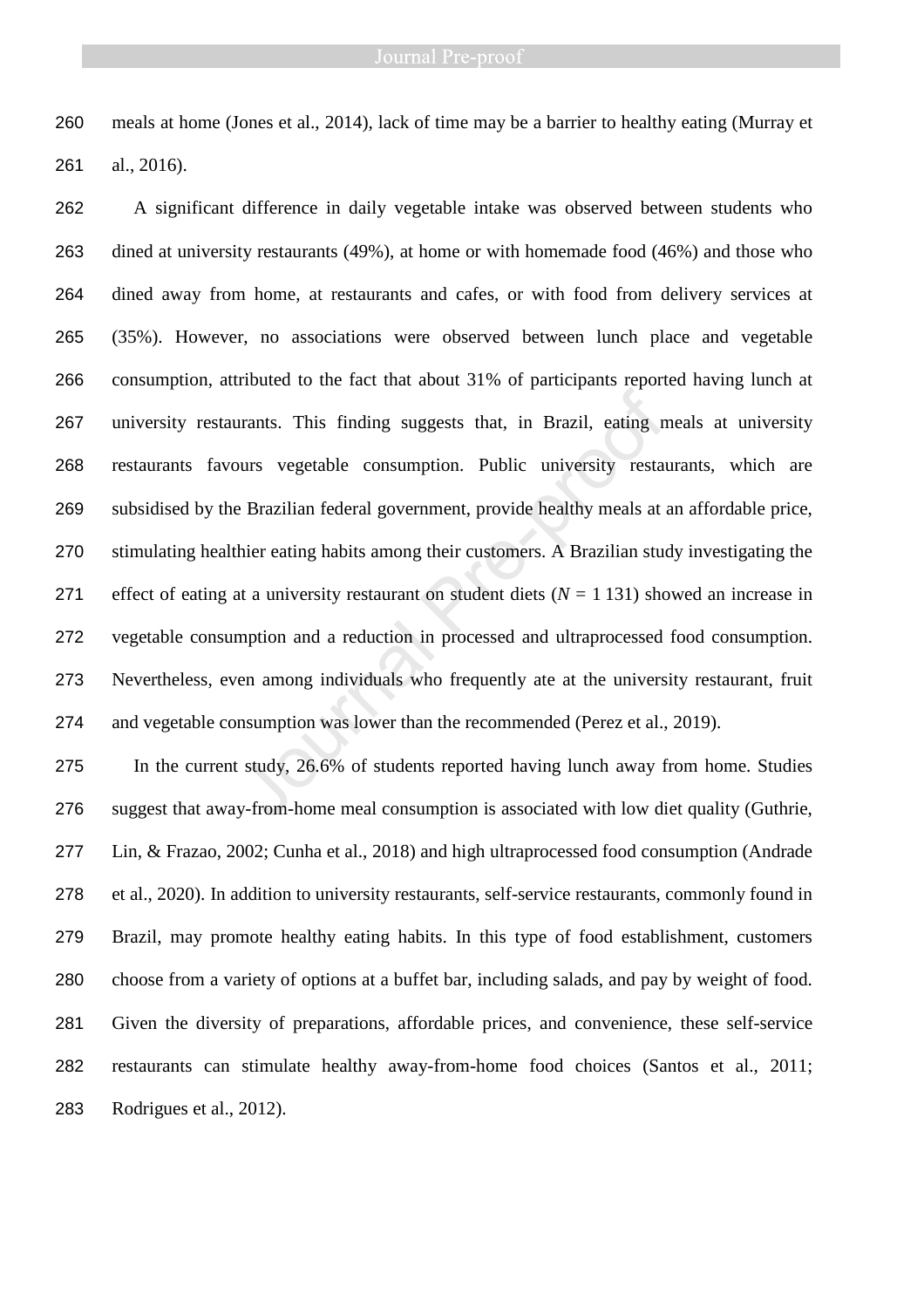The results of the present study indicate a significant association between paternal education level and daily vegetable consumption. Level of schooling is often related to family income. Parents with higher education are often better prepared to guide their children in adopting a healthy lifestyle (Gamage & Jayawardana, 2018). Education level may also be associated with increased knowledge about nutrition and greater ability to translate this knowledge into healthy eating habits (Hiza et al., 2013).

Most students (85%) reported knowing how to cook. This variable was significantly 291 associated with daily vegetable consumption  $(p < 0.001)$ , corroborating studies that found a positive relationship between frequency of home meal preparation and healthy eating habits (Thorpe et al., 2014; Wolfson & Bleich, 2015; Wolfson, Leung, & Richardson, 2020). A study with university students carried out in Spain found a higher intake of processed and ready-to-eat foods among students who reported not knowing how to cook. The authors argued that knowing how to cook does not imply the use of fresh foods, as cooking is also related to other factors, such as time and utensil availability and planning (Garcia, Svoboda, & Ruiz, 2016). However, in our study, the amount of time available for cooking was not associated with vegetable consumption. daily vegetable consumption ( $p < 0.001$ ), corroborating s<br>ship between frequency of home meal preparation and he<br>2014; Wolfson & Bleich, 2015; Wolfson, Leung, & Ric<br>ersity students carried out in Spain found a higher inta

We found an association between cooking skill scores and daily vegetable consumption. Similar findings were reported by Hanson et al. (2019). The authors observed that cooking four to seven times a week and preparing meals from basic ingredients were associated with higher fruit and vegetable consumption and lower BMI in college students. These results underscore the importance of stimulating home meal preparation through cooking interventions aimed at university students (Bernardo et al., 2017b; Reicks et al., 2018; Hasan et al., 2019). Also, an important perceived barrier for consumption among adults is not liking the taste of vegetables (Santos et al., 2019), therefore being self-confident to prepare and use fruits, vegetables and seasonings might overcome this obstacle. Considering this,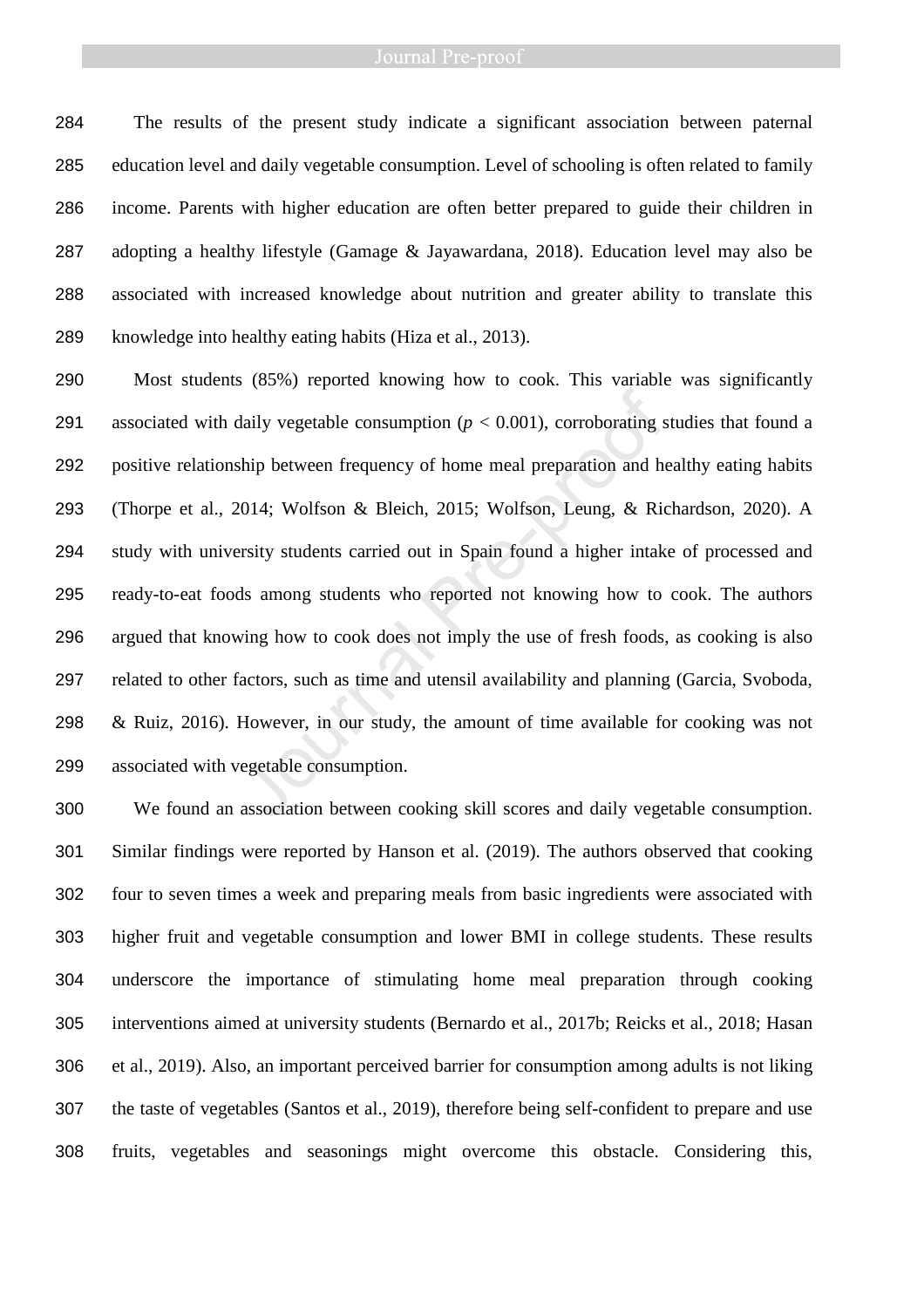interventions aimed at providing information to help individuals to feel more self-efficacious when cooking can play a significative role to increase consumption.

The dimension 'Cooking behaviour away from home' was the only not associated with vegetable consumption, indicating that the frequency with which university students eat meals away from home does not influence the frequency of vegetable consumption. As previously discussed, this finding is likely associated with the availability of healthy meals in Brazilian university restaurants.

A limitation of the present study is that students from one Brazilian capital only (Santa Catarina State, Southern Brazil) were evaluated, precluding generalisation of the results. The findings may not, therefore, reflect the reality of university students in other parts of the country. However, it should be noted that the southern region has the highest percentage of individuals enrolled in universities compared with other Brazilian regions (Brazil, 2013). Participant weight and height (used for BMI estimation) were self-reported, which might have resulted in underestimation of weight or overestimation of height. However, self-reported weight and height have been used in epidemiological studies and may be considered a valid measure to improve the accuracy of collected data (Ekström, Kull, Nilsson, & Bergström, 2015; Hastuti, Rahmawati, & Suriyanto, 2017). Another possible limitation was that frequency of intake is prone to measurement error, particularly with recall long periods. Despite this, the data obtained in this study provide important data to broadly explore how often vegetables are consumed among university population. Additionally, the authors understand that the university students represent an important part of the population for public health action but acknowledge that other groups in this age group are also important and should be addressed in further investigations. Some of the strengths of this study include the use of an online, low-cost instrument validated to assess cooking skills among university students, which allowed optimising data collection and analysis. Our results can contribute to of the present study is that students from one Brazilian<br>Jouthern Brazil) were evaluated, precluding generalisation<br>ot, therefore, reflect the reality of university students in<br>er, it should be noted that the southern regi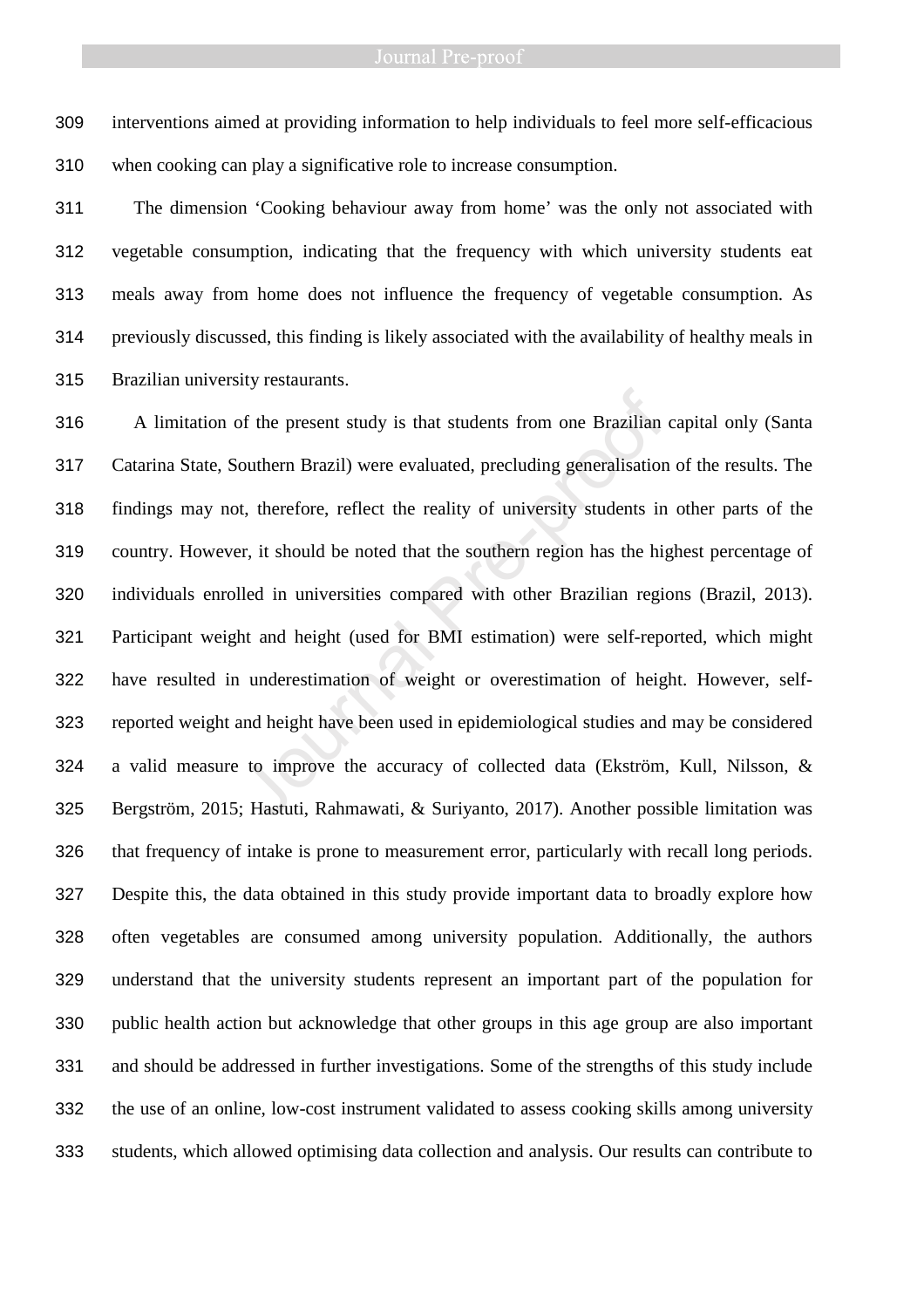the development and strengthening of public policies, given the scarcity of eating behaviour studies focused on this population group.

### **5. Conclusion**

It is important to understand the factors influencing vegetable consumption among university students because behaviours acquired at this stage of life can last throughout adulthood. Cooking skills were positively associated with vegetable consumption frequency. The findings of the present study are relevant in view of the scarcity of research on the topic and may be useful to guide public health strategies aimed at increasing vegetable consumption among this population. Public policies that encourage the development of cooking skills can be used to promote behavioural changes and stimulate the adoption of healthier eating habits. Additionally, public and private sector can work to provide a healthy university environment, such as the possibility of having healthy and balanced meals at university restaurants for an affordable price, or canteens offering healthy and avoiding unhealthy foods. The implementation of such policies is paramount for promoting better food habits among university students. Ing skills were positively associated with vegetable constrained with vegetable constrained the present study are relevant in view of the scarcity of reseful to guide public health strategies aimed at incompage than be use

### **Funding**

This work was funded by an Institutional Links [grant number 332207684] under the Newton–Brazil Fund partnership. The grant is funded by the UK Department of Business, Energy, and Industrial Strategy (BEIS) and the Foundation for Research and Innovation Support of Santa Catarina (FAPESC) and delivered by the British Council. The APC was funded by Bournemouth University.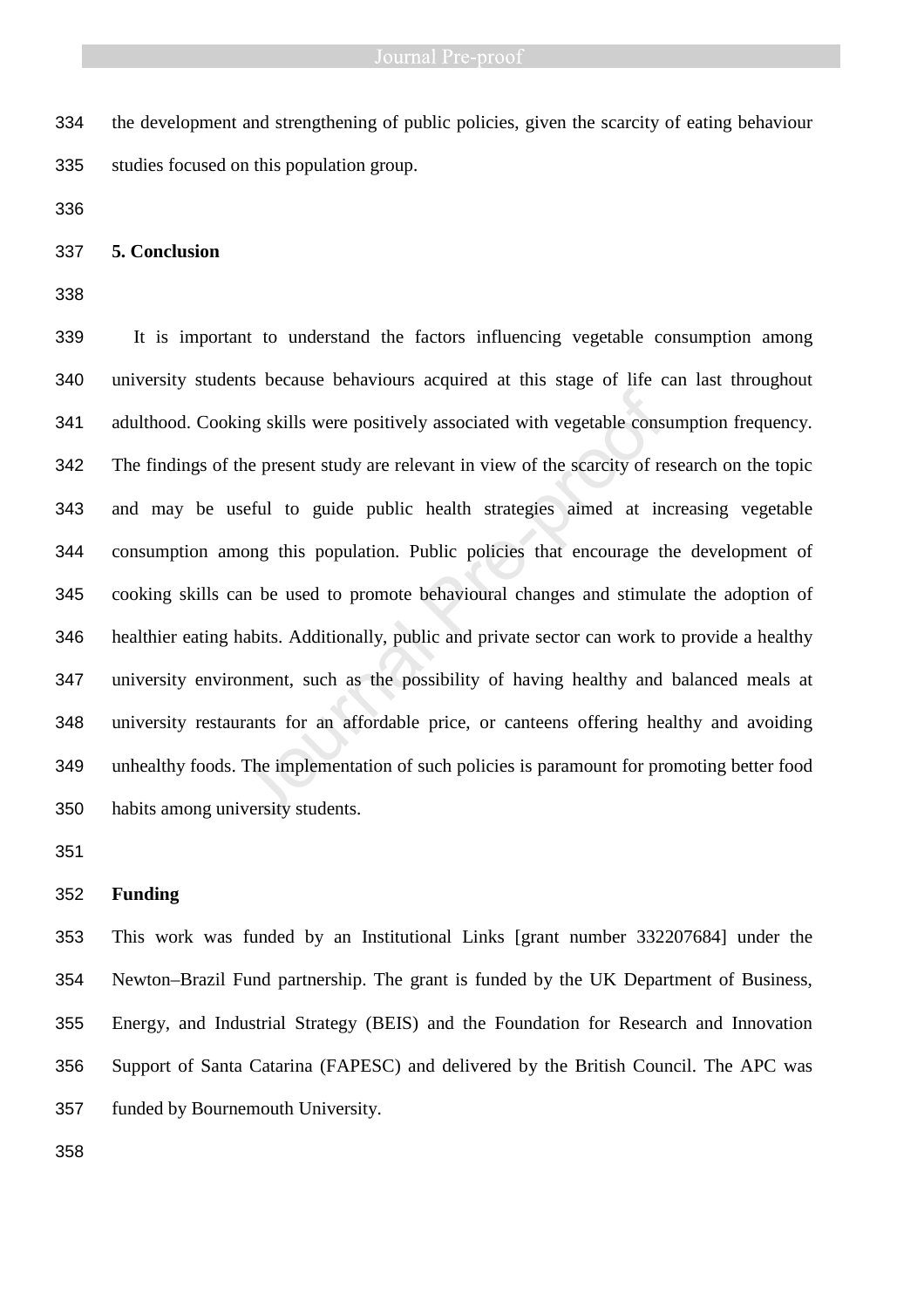# **Author contributions**

- GLB and VMR led the conceptualisation and drafting of this paper with support from BSB
- and PLU. DBH was responsible for data analysis. GLB, VMR, BSB, PLU, DBH, ACF, SSM,
- SBC, JB, and HH revised and edited the manuscript, under the supervision of RPCP.
- 

# **Declarations of competing interest**

- No conflicts are noted by the co-authors.
- 

### **References**

- Andrade, G., Gombi-Vaca, M., Louzada, M., Azeredo, C., & Levy, R. (2020). The consumption of ultra-processed foods according to eating out occasions. *Public Health Nutrition*, 23(6), 1041-1048. doi:10.1017/S1368980019002623. Freedo, C., & Levy<br>
19 Fombi-Vaca, M., Louzada, M., Azeredo, C., & Levy<br>
19 For ultra-processed foods according to eating out occasis<br>
19 For using the action of the state of the Memando Perez-Cueto, F. J., Bevan, A., & Ha
- Appleton, K. M., Hemingway, A., Saulais, L., Dinnella, C., Monteleone, E., Depezay, L.,
- Morizet, D., Armando Perez-Cueto, F. J., Bevan, A., & Hartwell, H. (2016). Increasing
- vegetable intakes: rationale and systematic review of published interventions. *European*

*journal of nutrition,* 55(3), 869–896. https://doi.org/10.1007/s00394-015-1130-8.

- Aune, D., Giovannucci, E., Boffetta, P., Fadnes, L. T., Keum, N., Norat, T., Greenwood, D.
- C., Riboli, E., Vatten, L. J., & Tonstad, S. (2017). Fruit and vegetable intake and the risk
- of cardiovascular disease, total cancer and all-cause mortality-a systematic review and
- dose-response meta-analysis of prospective studies. *International journal of epidemiology*,
- 46(3), 1029–1056. https://doi.org/10.1093/ije/dyw319.
- Beaudry, K. M., Ludwa, I. A., Thomas, A. M., Ward, W. E., Falk, B., & Josse, A. R. (2019).
- First-year university is associated with greater body weight, body composition and adverse
- dietary changes in males than females. *PloS one*, 14.
- https://doi.org/10.1371/journal.pone.0218554.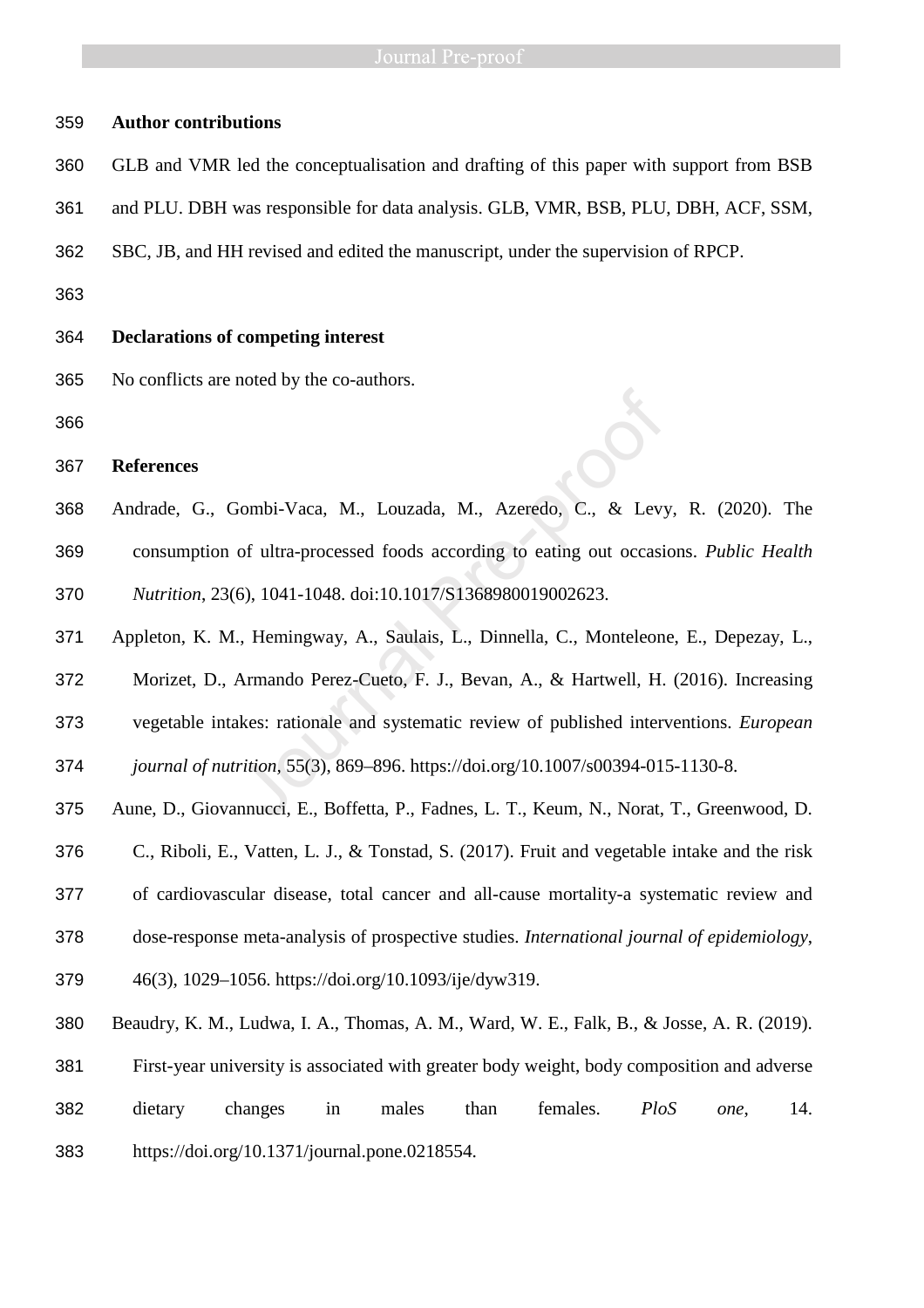- Bernardo, G. L., Jomori, M. M., Fernandes, A. C., Colussi, C. F., Condrasky, M. D., &
- Proença, R. P. C. (2017a) Nutrition and Culinary in the Kitchen Program: a randomized
- controlled intervention to promote cooking skills and healthy eating in university students
- study protocol. *Nutrition Journal*, 16(1), 847-865. https://doi.org/10.1186/s12937-017- 0305-y.
- Bernardo, G. L., Jomori, M. M., Fernandes, A. C., & Proença, R. P. C. (2017b). Food intake of university students. *Revista de Nutrição*, 30(6), 847-865. https://doi.org/10.1590/1678- 98652017000600016.
- Brasil. (2012). Resolução nº 466, de 12 de dezembro de 2012. Conselho Nacional de Saúde,
- 2012. Disponível em: <http://conselho.saude.gov.br/resolucoes/2012/Reso466.pdf>.
- Brasil. Ministério da Educação. (2013). Resumo Técnico: Censo da Educação Superior 2012. Brasília: Instituto Nacional de Estudos e Pesquisas Educacionais Anísio Teixeira, 2013. Disponível em: <http://portal.inep.gov.br/>.
- Brasil. Ministério da Saúde. Secretaria de Vigilância em Saúde. (2020). Vigitel Brazil 2019: surveillance of risk and protective factors for chronic diseases by telephone survey: estimates of frequency and sociodemographic distribution of risk and protective factors for chronic diseases in the capitals of the 26 Brazilian states and the Federal District in 2019. Brasília: Ministério da Saúde, 276 p. Disponível em: <http://www.crn1.org.br/wp-content/uploads/2020/04/vigitel-brasil-2019-vigilancia-fatores-risco.pdf?x53725>. 600016.<br>
desolução nº 466, de 12 de dezembro de 2012. Conselho lível em: <http://conselho.saude.gov.br/resoluces/2012/Re<br>
o da Educação. (2013). Resumo Técnico: Censo da Educa<br>
tuto Nacional de Estudos e Pesquisas Educaci
- Choukem, S. P., Kengne, A. P., Nguefack, M. L., Mboue-Djieka, Y., Nebongo, D., Guimezap, J. T., & Mbanya, J. C. (2017). Four-year trends in adiposity and its association with hypertension in serial groups of young adult university students in urban Cameroon: a time-series study. *BMC public health*, 17(1), 499. https://doi.org/10.1186/s12889-017- 4449-7.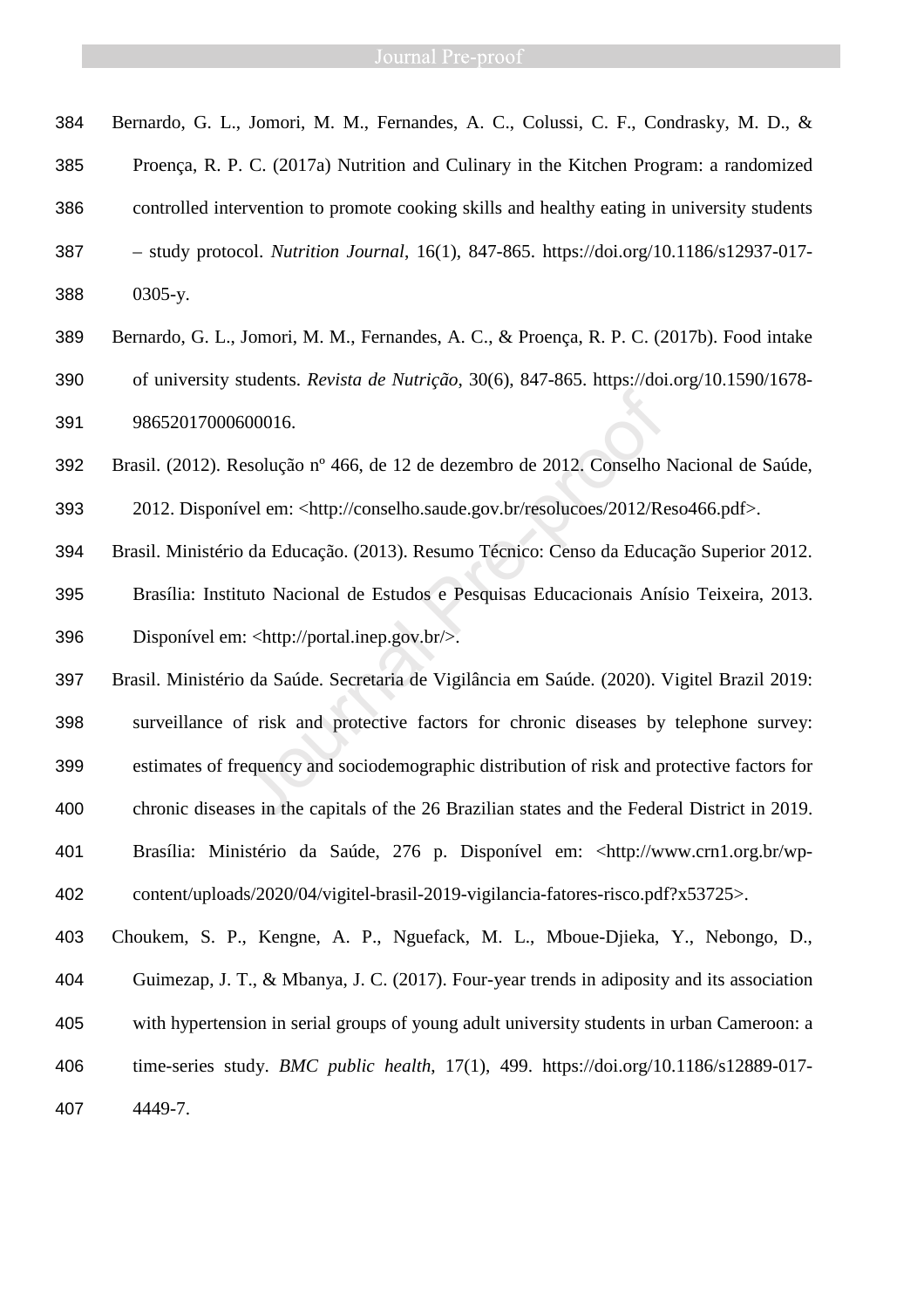- Cunha, D. B., Bezerra, I. N., Pereira, R. A., & Sichieri, R. (2018). At-home and away-from-
- home dietary patterns and BMI z-scores in Brazilian adolescents. *Appetite*, *120*, 374–380.
- https://doi.org/10.1016/j.appet.2017.09.028.
- Deforche, B., Van Dyck, D., Deliens, T., & Bourdeaudhuij, I. (2015). Changes in weight,
- physical activity, sedentary behaviour and dietary intake during the transition to higher
- education: a prospective study. *International Journal of Behavioral Nutrition and Physical*
- *Activity*, 12. https://doi.org/10.1186/s12966-015-0173-9.
- De Leon, A., Jahns, S., & Casperson, S.L. (2020). Barriers and facilitators to following the
- dietary guidelines for vegetable intake: Follow-up of an intervention to increase vegetable
- intake. *Food Quality and Preference*, 8. https://doi.org/10.1016/j.foodqual.2020.103903.
- El Ansari, W., Suominen, S., & Berg-Beckhoff, G. (2015). Is Healthier Nutrition Behaviour
- Associated with Better Self-Reported Health and Less Health Complaints? Evidence from Turku, Finland. *Nutrients*, 7, 8478–8490. https://doi.org/10.3390/nu7105409. Ins, S., & Casperson, S.L. (2020). Barriers and facilitato<br>ines for vegetable intake: Follow-up of an intervention to<br>Quality and Preference, 8. https://doi.org/10.1016/j.foodqu<br>uominen, S., & Berg-Beckhoff, G. (2015). Is
- Ekström, S., Kull, I., Nilsson, S., & Bergström A. (2015). Web-Based Self-Reported Height,
- Weight, and Body Mass Index Among Swedish Adolescents: A Validation Study. *Journal*
- *of Medical Internet Research*, 17(3):e73. http://doi.org/10.2196/jmir.3947
- Gamage, A.U., & Jayawardana, P.L. (2018). Knowledge of non-communicable diseases and
- practices related to healthy lifestyles among adolescents, in state schools of a selected educational division in Sri Lanka. *BMC Public Health*, 18, 64.
- https://doi.org/10.1186/s12889-017-4622-z.
- Garcia, P.S., Svoboda, M.C.F., & Ruiz, E.S. (2016). Competencias culinarias y consumo de
- 
- alimentos procesados o preparados en estudiantes universitarios de Barcelona. *Revista Española de Salud Pública*, 90, 1-13.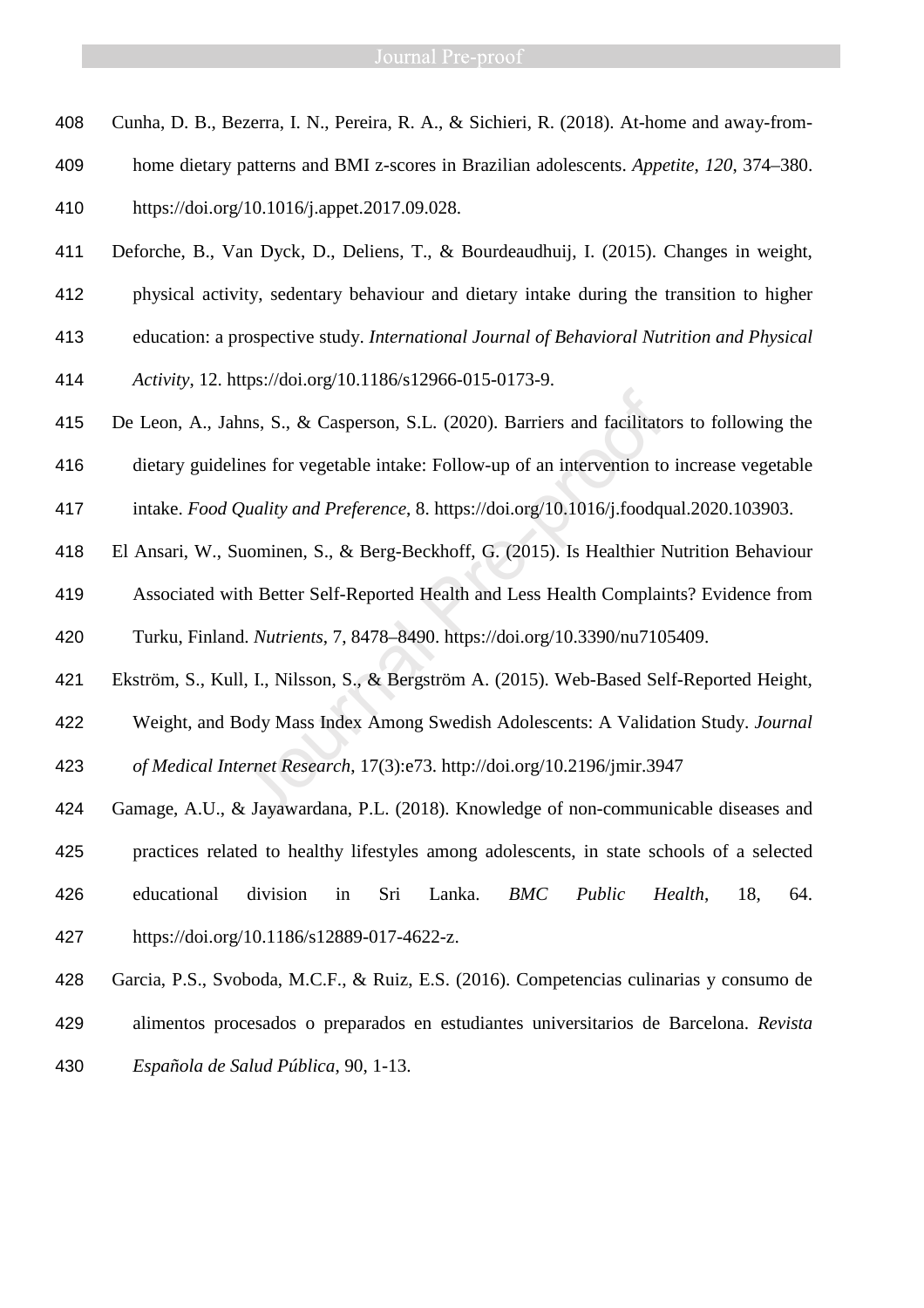- Guthrie, J. F., Lin, B. H., & Frazao, E. (2002). Role of food prepared away from home in the
- American diet, 1977-78 versus 1994-96: changes and consequences. *Journal of nutrition*

*education and behavior*, *34*(3), 140–150. https://doi.org/10.1016/s1499-4046(06)60083-3.

- Hagmann, D., Siegrist, M., & Hartmann, C. (2020). Acquisition of Cooking Skills and
- Associations With Healthy Eating in Swiss Adults. *Journal of nutrition education and behavior*, 52, 483–491. https://doi.org/10.1016/j.jneb.2019.12.016.
- Hasan, B., Thompson, W. G., Almasri, J., Wang, Z., Lakis, S., Prokop, L. J., Hensrud, D. D.,
- Frie, K. S., Wirtz, M. J., Murad, A. L. (2019) The effect of culinary interventions (cooking
- classes) on dietary intake and behavioral change: a systematic review and evidence map.
- BMC Nutrition, 5(1), 1-2. http://dx.doi.org/10.1186/s40795-019-0293-8.
- Hanson, A. J., Kattelmann, K. K., McCormack, L. A., Zhou, W., Brown, O. N., Horacek, T.
- M., Shelnutt, K. P., Kidd, T., Opoku-Acheampong, A., Franzen-Castle, L. D., Olfert, M.
- D., & Colby, S. E. (2019). Cooking and Meal Planning as Predictors of Fruit and
- Vegetable Intake and BMI in First-Year College Students. *International journal of environmental research and public health*, *16*(14), 2462. https://doi.org/10.3390/ijerph16142462. Triz, M. J., Murad, A. L. (2019) The effect of culinary interary intake and behavioral change: a systematic review<br>nn, 5(1), 1-2. http://dx.doi.org/10.1186/s40795-019-0293-8<br>Lattelmann, K. K., McCormack, L. A., Zhou, W.,
- 
- Hartmann, C., Dohle, S., & Siegrist, M. (2013). Importance of cooking skills for balanced food choices. *Appetite*, *65*, 125–131. https://doi.org/10.1016/j.appet.2013.01.016.
- Hilger-Kolb, J., & Diehl, K. (2019). 'Oh God, I Have to Eat Something, But Where Can I Get
- Something Quickly?'-A Qualitative Interview Study on Barriers to Healthy Eating among
- University Students in Germany. *Nutrients*, 11, 2440. https://doi.org/10.3390/nu11102440.
- Hiza, H. A., Casavale, K. O., Guenther, P. M., & Davis, C. A. (2013). Diet quality of Americans differs by age, sex, race/ethnicity, income, and education level. *Journal of the*
- *Academy of Nutrition and Dietetics*, *113*(2), 297–306.
- https://doi.org/10.1016/j.jand.2012.08.011.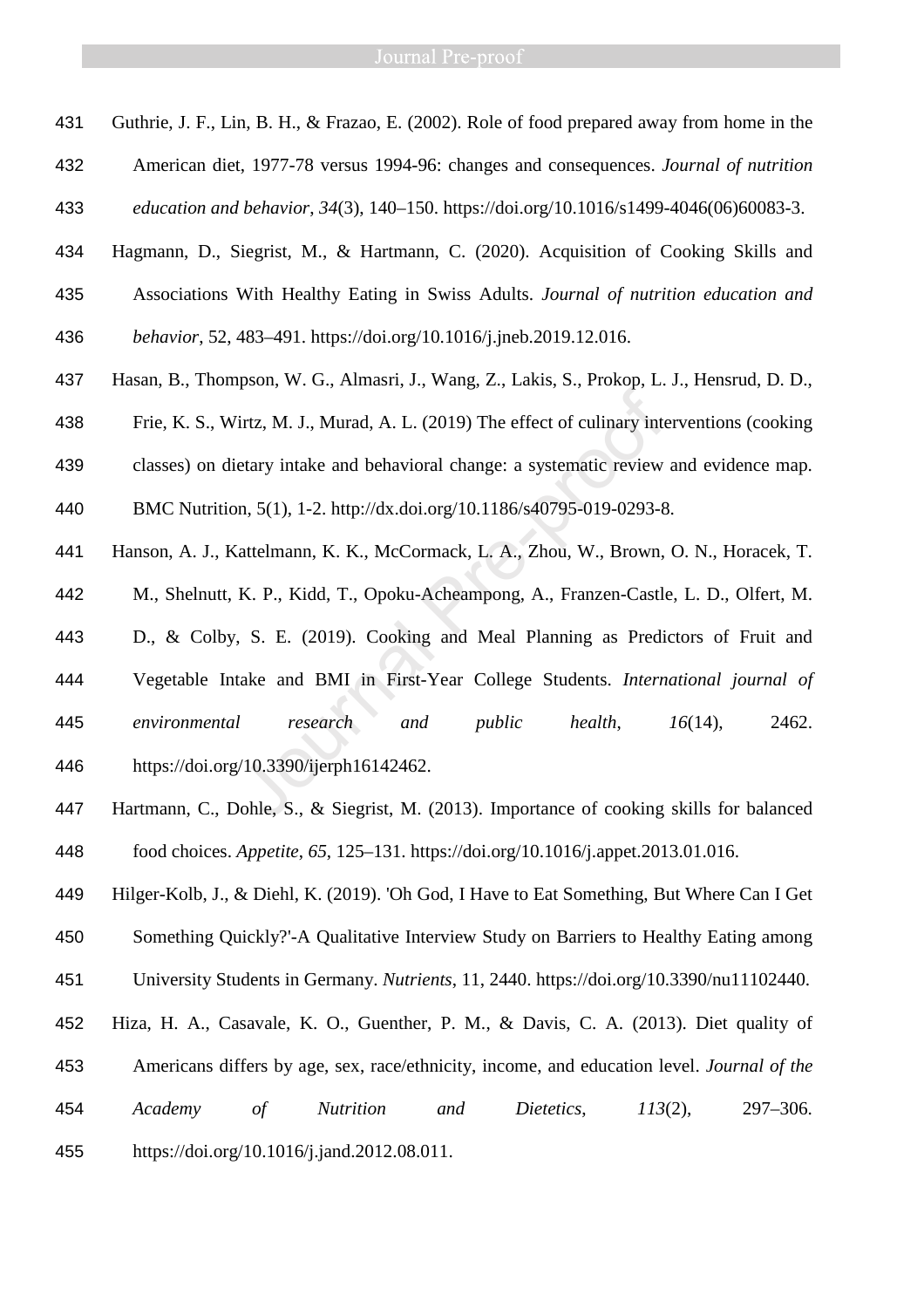- Instituto Brasileiro de Geografia e Estatística (IBGE). (2010) Pesquisa de Orçamentos Familiares 2008-2009: Despesas, Rendimentos e Condições de Vida**.** Rio de Janeiro: IBGE. Disponível em: <https://biblioteca.ibge.gov.br/visualizacao/livros/liv45130.pdf>.
- Irfan, M., Jabbar, M., & Hameed, S. (2019). Dietary Habits and Prevalence of Underweight/
- Obesity in Students of University of Gujrat, Pakistan. *Journal of Liaquat University of*
- *Medical & Health Sciences*, 18. https://doi.org/10.22442/jlumhs.191820623.
- Hastuti, J., Rahmawati, N. T., & Suriyanto, R. A. (2017). Validity of Self-reported Weight,
- Height and Body Mass Index Among College Students in Indonesia: Consequences for the
- Assessment of Obesity. *Pakistan Journal of Nutrition*, 16, 51-60. https://doi.org/10.3923/pjn.2017.51.60
- Jomori, M. M., Proença, R. P. C., Echevarria-guanilo, M. E., Bernardo, G. L., Uggioni, P. L.,
- & Fernandes, A. C. (2017). Construct validity of Brazilian cooking skills and healthy eating questionnaire by the known-groups method. *British Food Journal*, 119, 1003-1016. https://doi.org/10.1108/BFJ-10-2016-0448. ody Mass Index Among College Students in Indonesia: Comparent College Students in Indonesia: Comparent College Students in Indonesia: Comparent College Students of Nutrition<br>
10.3923/pjn.2017.51.60<br>
Proença, R. P. C., Eche
- Jomori, M. M., Vasconcelos, F. A. G., Bernardo, G. L., Uggioni, P. L., & Proença, R. P. C.
- (2018). The concept of cooking skills: A review with contributions to the scientific debate.
- *Revista de Nutrição*, 31, 119-135. https://doi.org/10.1590/1678-98652018000100010.
- Jones, S. A., Walter, J., Soliah, L. A., & Phifer, J. T. (2014). Perceived Motivators to Home
- Food Preparation: Focus Group Findings. *Journal of the Academy of Nutrition and Dietetics*, 114. https://doi.org/10.1016/j.jand.2014.05.003.
- Kabir, A., Miah, S., & Islam, A. (2018). Factors influencing eating behavior and dietary
- intake among resident students in a public university in Bangladesh: A qualitative study.
- *PloS one*, 13. https://doi.org/10.1371/journal.pone.0198801.
- Laska, M. N., Larson, N. I., Neumark-Sztainer, D., & Story, M. (2012). Does involvement in
- food preparation track from adolescence to young adulthood and is it associated with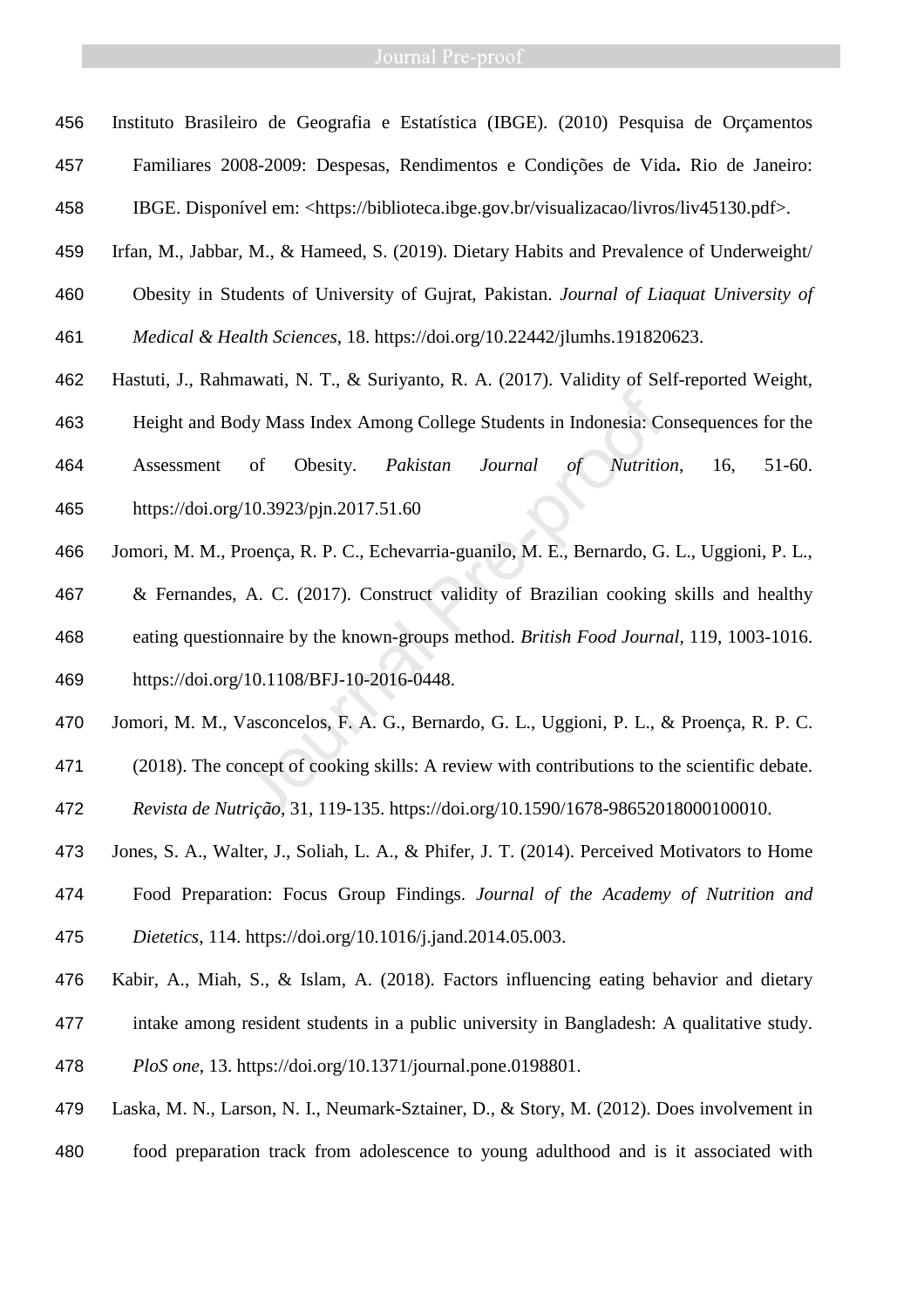better dietary quality? Findings from a 10-year longitudinal study. *Public health nutrition*,

*15*(7), 1150–1158. https://doi.org/10.1017/S1368980011003004.

- Mansouri, M., Hasani-Ranjbar, S., Yaghubi, H., Rahmani, J., Tabrizi, Y. M., Keshtkar, A., Varmaghani, M., Sharifi, F., & Sadeghi, O. (2020). Breakfast consumption pattern and its association with overweight and obesity among university students: a population-based study. *Eat Weight Disord*, 25, 379–387. https://doi.org/10.1007/s40519-018-0609-8.
- Matthews, J.I., Doerr, L., & Dworatzek, P.D. (2016). University students intend to eat better but lack coping Self-Efficacy and knowledge of dietary recommendations. *Journal of Nutrition Education and Behavior*, 48, 12-19. https.//doi.org/ 10.1016/j.jneb.2015.08.005.
- Mills, S., White, M., Brown, H., Wrieden, W., Kwasnicka, D., Halligan, J., Robalino, S., & Adams, J. (2017). Health and social determinants and outcomes of home cooking: A systematic review of observational studies. *Appetite*, 111, 116–134. https://doi.org/10.1016/j.appet.2016.12.022.
- Muñoz de Mier, G., Lozano Estevan, M. D., Romero Magdalena, C. S., Pérez de Diego, J., Veiga & Herreros, P. (2017). University students' food consumption assessment and the relation with their academic profile. *Nutricion hospitalaria*, 34, 134–143. https://doi.org/10.20960/nh.989. ing Self-Efficacy and knowledge of dietary recommenc<br>
cation and Behavior, 48, 12-19. https.//doi.org/ 10.1016/j.<br>
M., Brown, H., Wrieden, W., Kwasnicka, D., Halligan,<br>
017). Health and social determinants and outcomes of<br>
- Murray, D. W., Mahadevan, M., Gatto, K., O'Connor, K., Fissinger, A., Bailey, D., & Cassara, E. (2016). Culinary efficacy: an exploratory study of skills, confidence, and healthy cooking competencies among university students. *Perspectives in public health*, 136, 143–151. https://doi.org/10.1177/1757913915600195.
- Namin, A., Ratchford, B. T., Clair, J. K. S., Bui, M., & Hamilton, M. H. (2020). Dine-in or
- take-out: Modeling millennials' cooking motivation and choice. *Journal of Retailing and*
- *Consumer Services*. 53. http://dx.doi.org/10.1016/j.jretconser.2019.101981.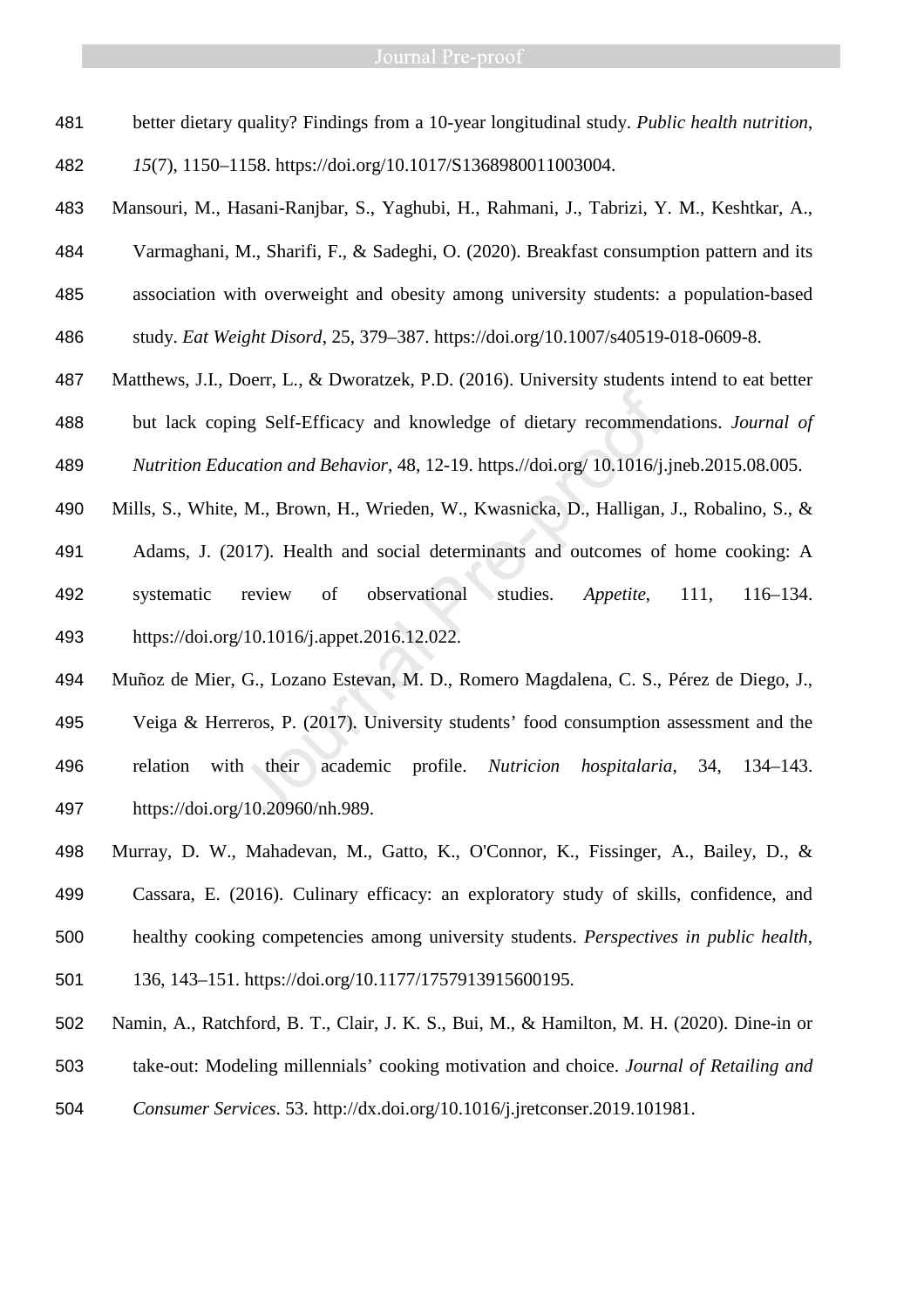- Nicklas, T. A., Jahns, L., Bogle, M. L., Chester, D. N., Giovanni, M., Klurfeld, D. M.,
- Laugero, K., Liu, Y., Lopez, S., & Tucker, K. L. (2013). Barriers and facilitators for
- consumer adherence to the dietary guidelines for Americans: the HEALTH study. *Journal*
- *of the Academy of Nutrition and Dietetics*, 113, 1317–1331. https://doi.org/10.1016/j.jand.2013.05.004.
- Perez, P. M. P., Castro, I. R. R., Canella, D. S., & Franco, A. S. (2019). Effect of implementation of a University Restaurant on the diet of students in a Brazilian public university. *Ciência & Saúde Coletiva*, 24, 2351-2360. https://doi.org/10.1590/1413- 81232018246.11562017.
- Reicks, M., Kocher, M., Reeder, J. (2018) Impact of Cooking and Home Food Preparation Interventions Among Adults: A Systematic Review (2011–2016). *Journal of Nutrition Education and Behavior*, 50(2), 148-172, 2018. http://dx.doi.org/10.1016/j.jneb.2017.08.004. Fiencia & Saúde Coletiva, 24, 2351-2360. https://doi<br>
11562017.<br>
her, M., Reeder, J. (2018) Impact of Cooking and Home<br>
Among Adults: A Systematic Review (2011–2016). Jc<br>
and Behavior, 50(2), 148-<br>
org/10.1016/j.jneb.2017
- Rodrigues, A. G., Proença, R. P., Calvo, M. C., & Fiates, G. M. (2012). Overweight/obesity is associated with food choices related to rice and beans, colors of salads, and portion size
- among consumers at a restaurant serving buffet-by-weight in Brazil. *Appetite*, *59*(2), 305–
- 311. https://doi.org/10.1016/j.appet.2012.05.018.
- Rodrigues, V. M., Bray, J., Fernandes, A. C., Bernardo, G. L., Hartwell, H., Martinelli, S. S.,
- Uggioni, P. L., Cavalli, S. B., & Proença, R. P. C. (2019). Vegetable Consumption and
- Factors Associated with Increased Intake among College Students: A Scoping Review of
- the Last 10 Years. *Nutrients*, 11, 1634-1662. https://doi.org/10.3390/nu11071634.
- Santos, M. V., Proença, R. P. C., Fiates, G. M. R., & Calvo, M. C. M. (2011). Os Restaurantes por peso no contexto de alimentação saudável fora de casa. *Revista de*
- *Nutrição*, 24(4), 641-649. https://doi.org/10.1590/S1415-52732011000400012.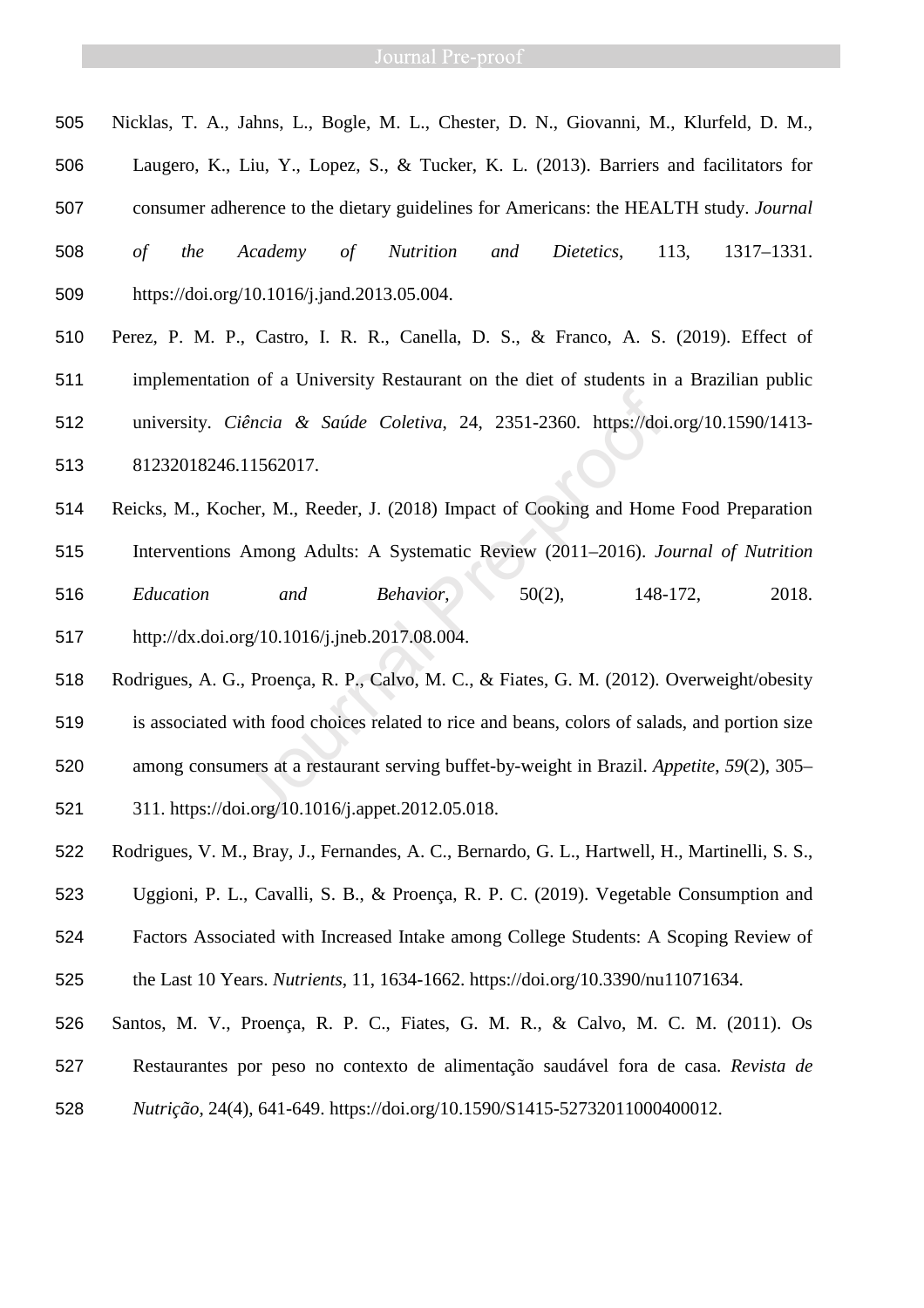- Santos, G. M. G. C., Silva, A. M. R., Carvalho, W. O., Rech, C. R., & Loch, M. R. (2019).
- Perceived barriers for the consumption of fruits and vegetables in Brazilian adults. *Ciência*

*& Saúde Coletiva,* 24(7), 2461-2470.

- Seabrook, J. A., Dworatzek, P., & Matthews, J. I. (2019). Predictors of Food Skills in
- University Students. *Canadian journal of dietetic practice and research: a publication of*
- *Dietitians of Canada*, 80, 205–208. https://doi.org/10.3148/cjdpr-2019-011.
- Slavin, J. L., & Lloyd, B. (2012). Health benefits of fruits and vegetables. *Advances in nutrition* (Bethesda, Md.), 3, 506–516. https://doi.org/10.3945/an.112.002154.
- Sousa, T. F., José, H. P. M., & Barbosa, A. R. (2013). Condutas negativas à saúde em estudantes universitários brasileiros. *Ciência & Saúde Coletiva*, *18*, 3563-3575. https://dx.doi.org/10.1590/S1413-81232013001200013.
- Sprake, E.F., Russell, J.M., Cecil, J.E., Cooper, R. J., Grabowski, P., Pourshahidi, L. K., &
- Barker, M. E. (2018). Dietary patterns of university students in the UK: a cross-sectional study. *Nutrition Journal*, 17, 2-17. https://doi.org/10.1186/s12937-018-0398-y.
- Stok, F. M., Renner, B., Clarys, P., Lien, N., Lakerveld, J., & Deliens, T. (2018). Understanding Eating Behavior during the Transition from Adolescence to Young Adulthood: A Literature Review and Perspective on Future Research Directions. *Nutrients*, 10, 667. https://doi.org/10.3390/nu10060667. hesda, Md.), 3, 506–516. https://doi.org/10.3945/an.112.00<br>
12.00<br>
12.00<br>
12.00<br>
12.00<br>
12.00<br>
12.00<br>
12.00<br>
12.00<br>
12.00<br>
12.00<br>
12.00<br>
12.00<br>
12.00<br>
12.00<br>
12.00<br>
12.00<br>
13.00000013.<br>
13.001200013.<br>
13.001200013.<br>
13.001
- Thorpe, M. G., Kestin, M., Riddell, L. J., Keast, R. S., & McNaughton, S. A. (2014). Diet quality in young adults and its association with food-related behaviours. *Public health nutrition*, 17, 1767–1775. https://doi.org/10.1017/S1368980013001924.
- Trudeau, E., Kristal, A. R., Li, S., & Patterson, R. E. (1998). Demographic and psychosocial
- predictors of fruit and vegetable intakes differ: implications for dietary interventions.
- *Journal of the American Dietetic Association*, 98, 1412–1417.
- https://doi.org/10.1016/S0002-8223(98)00319-8.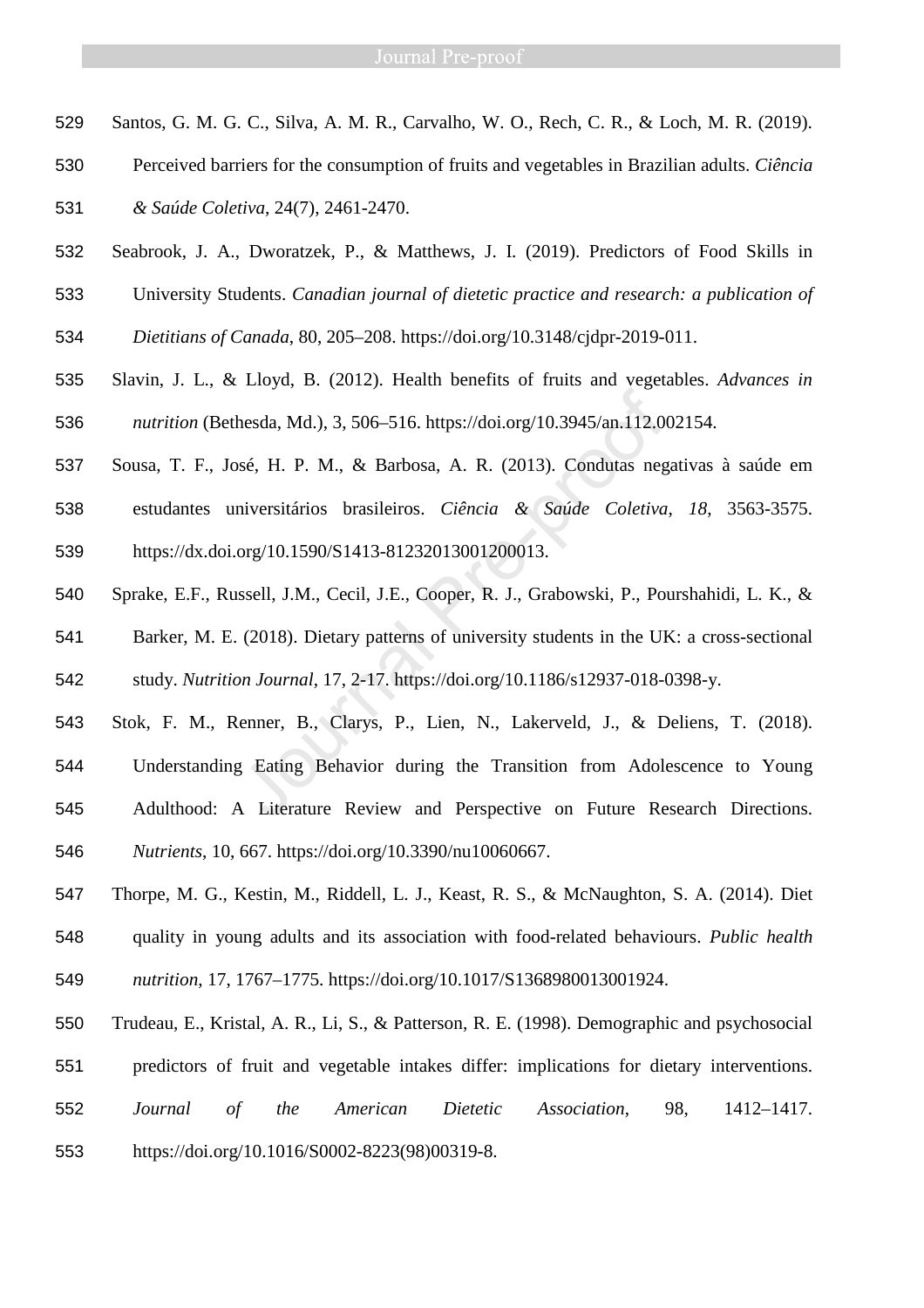- Wolfson, J. A. & Bleich, S. N. (2015) Is cooking at home associated with better diet quality
- or weight-loss intention? *Public Health Nutrition* 18, 1397–1406. doi: 10.1017/S1368980014001943.
- Wolfson, J. A., Leung, C. W., & Richardson, C. R. (2020) More frequent cooking at home is
- associated with higher Healthy Eating Index-2015 score. *Public Health Nutrition*, 1-11.
- doi:10.1017/S1368980019003549.
- World Health Organization (WHO). (2003) Fruit and vegetable promotion initiative. Geneva: WHO.
- World Health Organization (WHO). (2015) Healthy Diet. Fact Sheet N◦394; World Health Organization: Geneva, Switzerland. WHO.<br>
562 World Health Organization (WHO). (2015) Healthy Diet. Fact Sheet Nº394; World Health<br>
958 Organization: Geneva, Switzerland.<br>
564 World Health Organization (WHO). (2018) Fact sheets. In Noncommunicable Diseases,
- World Health Organization (WHO). (2018) Fact sheets. In Noncommunicable Diseases, 1st
- ed.; World Health Organization: Geneva, Switzerland.
- Yahia, N., Wang, D., Rapley, M., & Dey, R. (2016). Assessment of weight status, dietary
- habits and beliefs, physical activity, and nutritional knowledge among university students.
-